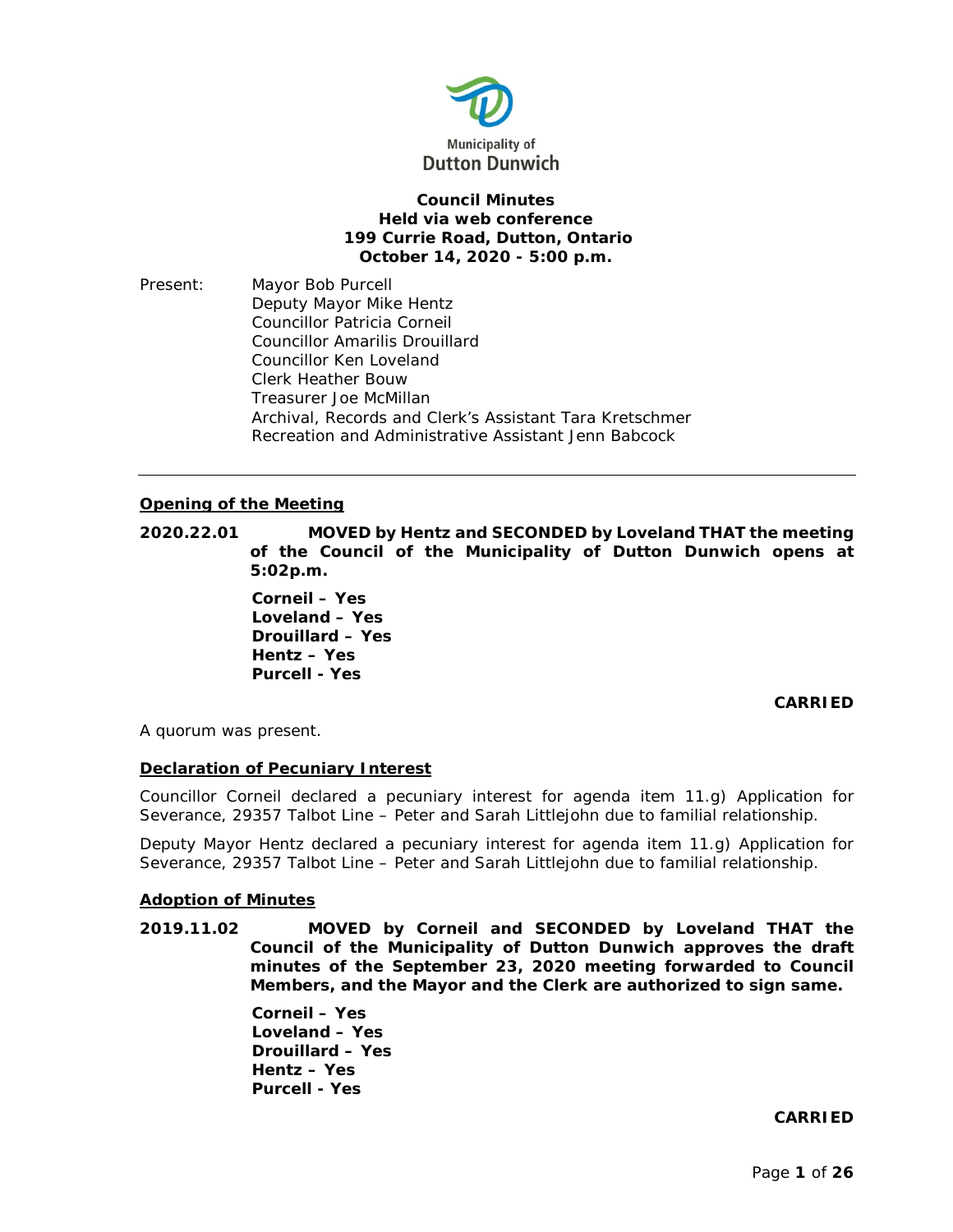## **REVIEW OF ITEMS NOT LISTED ON AGENDA**

a) No items.

## **PUBLIC WORKS DEPT**

## Public Works Monthly Report

**2020.22.03 MOVED by Drouillard and SECONDED by Hentz THAT the Council of the Municipality of Dutton Dunwich receives the report of the Manager of Roads and Facilities titled "Public Works Monthly Report – Sept 2020", dated October 14, 2020 for information.** 

> **Corneil – Yes Loveland – Yes Drouillard – Yes Hentz – Yes Purcell - Yes**

> > **CARRIED**

## Winter Maintenance and Operations 2020-2021

**2020.22.04 MOVED by Loveland and SECONDED by Hentz THAT the Council of the Municipality of Dutton Dunwich approves the Public Works "Winter Operations Planning Document for the Municipality of Dutton Dunwich Winter Season 2020-2021", for information.** 

> **Corneil – Yes Loveland – Yes Drouillard – Yes Hentz – Yes Purcell - Yes**

> > **CARRIED**

Duttona Speed Limit Report

The Manager of Roads and Facilities presented this report to Council.

**2020.22.05 MOVED by Corneil and SECONDED by Drouillard THAT the Council of the Municipality of Dutton Dunwich receives the report of the Manager of Roads and Facilities titled "Duttona Speed Limit", dated October 14, 2020 for information; and**

> **THAT Council pass a by-law to change the speed limit in Duttona from the current 40km/h to 30km/h and install "Hidden Driveway" signage.**

**Corneil – Yes Loveland – Yes Drouillard – Yes Hentz – Yes Purcell - Yes**

**CARRIED**

Highland Estates Subdivision Winter Maintenance Report

The Manager of Roads and Facilities presented this report to Council.

**2020.22.06 MOVED by Hentz and SECONDED by Corneil THAT the Council of the Municipality of Dutton Dunwich receives the report of the**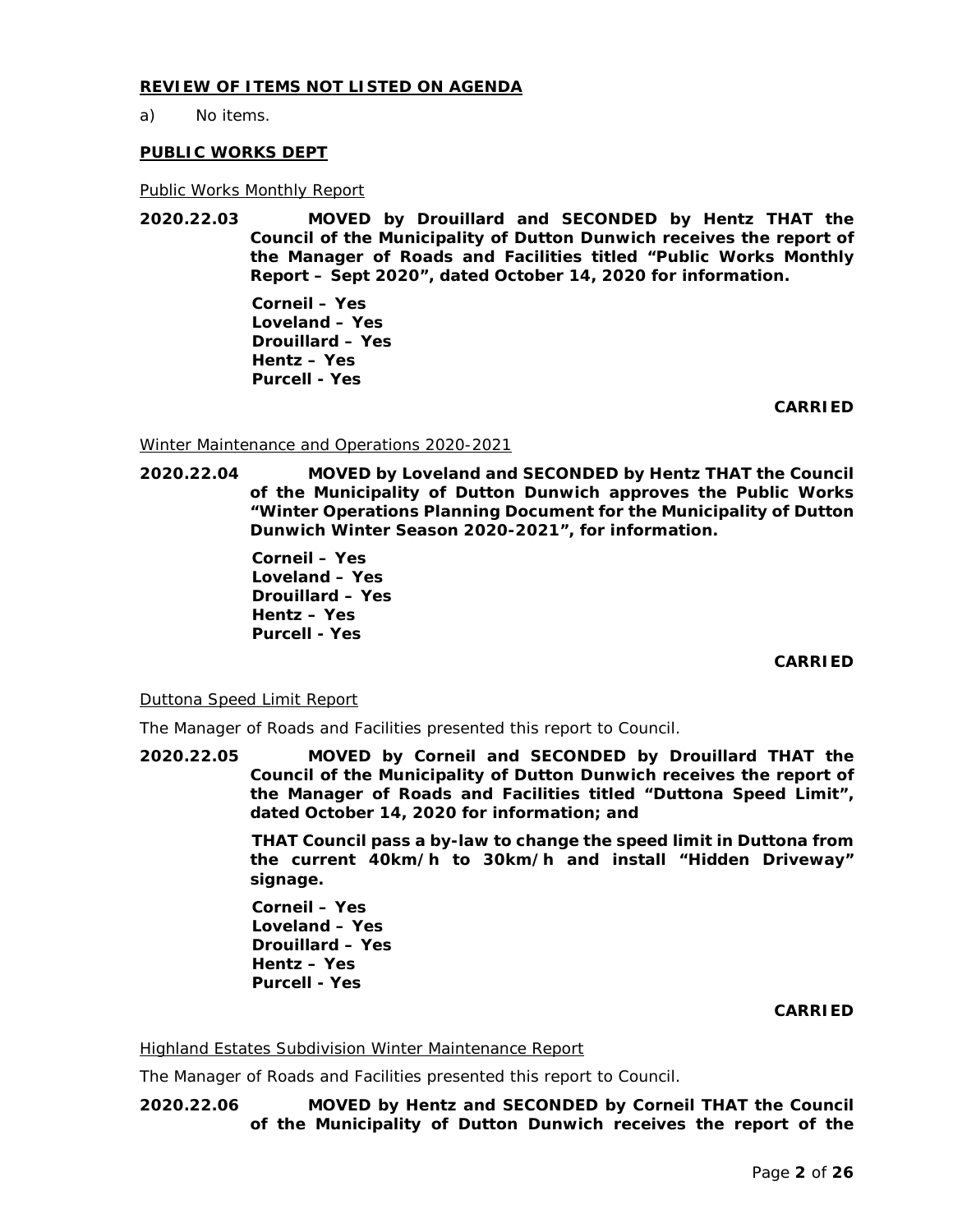**Manager of Roads and Facilities titled "Highland Estates Subdivision Winter Maintenance", dated October 14, 2020 for information; and**

**THAT the Municipality of Dutton Dunwich enter into an agreement with Amjen Realty Inc. to provide snowplowing services for Highland Estates Subdivision (Leitch Street) from November 15, 2020 – April 15, 2020.**

**Corneil – Yes Loveland – Yes Drouillard – Yes Hentz – Yes Purcell - Yes**

**CARRIED**

## **WATER DEPARTMENT**

Water Operations Manager's Monthly Report

**2020.22.07 MOVED by Loveland and SECONDED by Drouillard THAT the Council of the Municipality of Dutton Dunwich receives the report of the Water Operations Manager titled "Water operations Report – September 2020", dated October 14, 2020 for information.**

> **Corneil – Yes Loveland – Yes Drouillard – Yes Hentz – Yes Purcell - Yes**

> > **CARRIED**

Monthly Safety Meeting Minutes

**2020.22.08 MOVED by Drouillard and SECONDED by Corneil THAT the Council of the Municipality of Dutton Dunwich receives the "Water Department Safety Meeting Minutes", dated September 8, 2020 for information.**

> **Corneil – Yes Loveland – Yes Drouillard – Yes Hentz – Yes Purcell - Yes**

> > **CARRIED**

## **WASTEWATER DEPARTMENT**

Wastewater Operator Monthly Report

**2020.22.09 MOVED by Loveland and SECONDED by Hentz THAT the Council of the Municipality of Dutton Dunwich receives the report of the Wastewater Operator titled "Monthly Report – September 2020", dated October 14, 2020 for information.** 

> **Corneil – Yes Loveland – Yes Drouillard – Yes Hentz – Yes Purcell - Yes**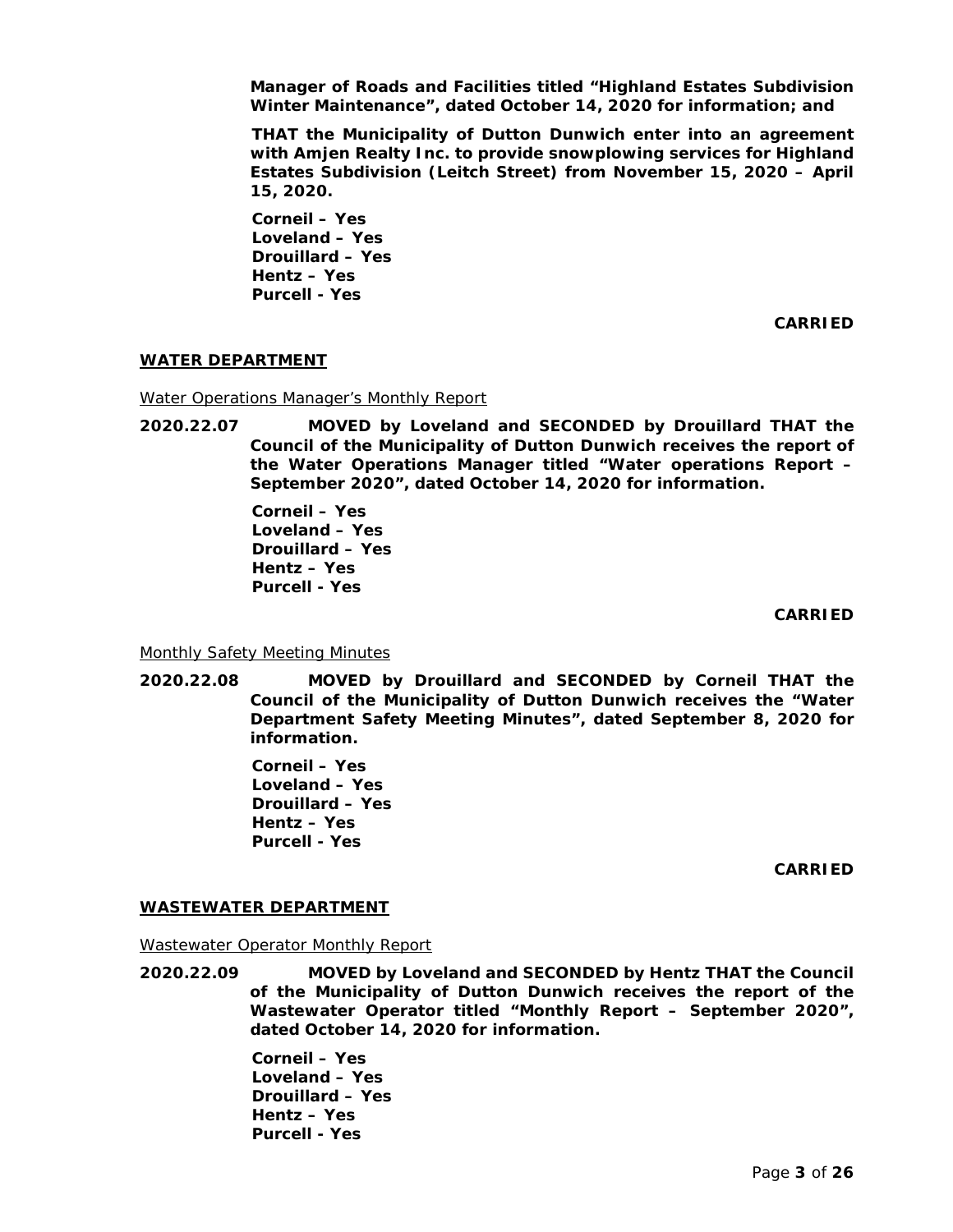## **BUILDING DEPT**

### Monthly Building Activity Report

**2020.22.10 MOVED by Corneil and SECONDED by Hentz THAT the Council of the Municipality of Dutton Dunwich receives the report of the Chief Building Official titled "Building Activity Report – September 2020", dated October 14, 2020 for information.**

> **Corneil – Yes Loveland – Yes Drouillard – Yes Hentz – Yes Purcell - Yes**

> > **CARRIED**

## **FIRE DEPARTMENT**

Fire Chief's Monthly Report

**2020.22.11 MOVED by Hentz and SECONDED by Loveland THAT the Council of the Municipality of Dutton Dunwich receives the report of the Fire Chief titled "Monthly Report – September 2020", dated October 14, 2020 for information.**

> **Corneil – Yes Loveland – Yes Drouillard – Yes Hentz – Yes Purcell - Yes**

> > **CARRIED**

## **DRAINAGE DEPARTMENT**

Drainage Superintendent's Monthly Report

**2020.22.12 MOVED by Drouillard and SECONDED by Corneil THAT the Council of the Municipality of Dutton Dunwich receives the report of the Drainage Superintendent titled "Monthly Activity Report for September 2020", dated October 14, 2020 for information.**

> **Corneil – Yes Loveland – Yes Drouillard – Yes Hentz – Yes Purcell - Yes**

> > **CARRIED**

# A.D. McFarlane Drain Tender Results

The Drainage Superintendent presented this report to Council.

**2020.22.13 MOVED by Loveland and SECONDED by Corneil THAT the Council of the Municipality of Dutton Dunwich receives the report of the Drainage Superintendent titled "A.D. McFarlane Drain Tender Results", dated October 14, 2020 for information; and**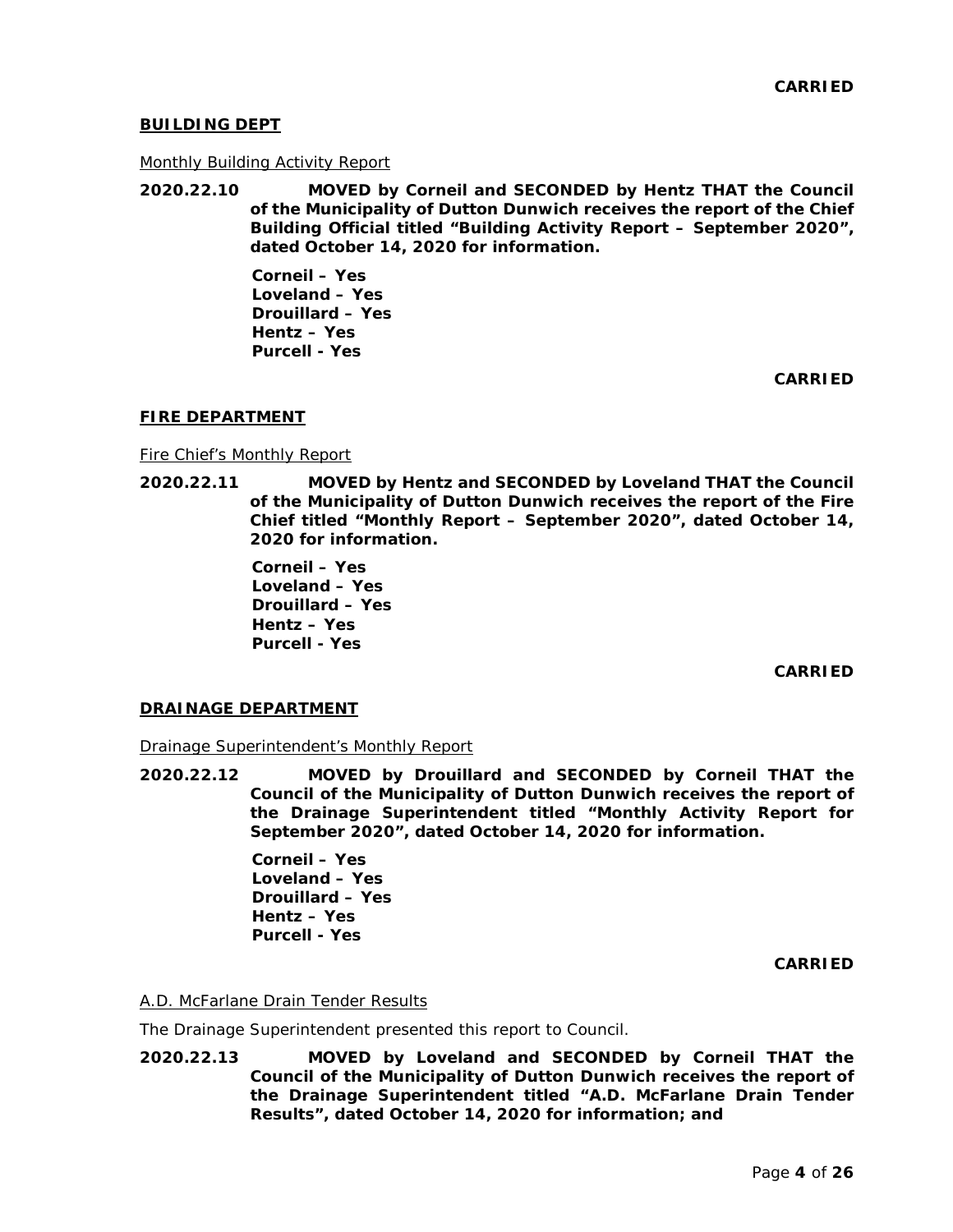**THAT Council award VanBree Drainage and Bulldozing Ltd. the contract for the construction of the A.D. McFarlane Drain in the amount of \$75,400.00 plus HST; and**

**FURTHER THAT Council instructs the Mayor and Clerk to sign the contract and forward a copy to the contractor.**

**Corneil – Yes Loveland – Yes Drouillard – Yes Hentz – Yes Purcell - Yes**

**CARRIED**

# C. McCallum Drain Tender Results

The Drainage Superintendent presented this report to Council.

**2020.22.14 MOVED by Hentz and SECONDED by Drouillard THAT the Council of the Municipality of Dutton Dunwich receives the report of the Drainage Superintendent titled "C. McCallum Drain Tender Results", dated October 14, 2020 for information; and**

> **THAT Council award 1162900 Ontario Inc. the contract for the construction of the C. McCallum Drain in the amount of \$26,000.00 plus HST; and**

> **FURTHER THAT Council instructs the Mayor and Clerk to sign the contract and forward a signed copy to the contractor.**

**Corneil – Yes Loveland – Yes Drouillard – Yes Hentz – Yes Purcell - Yes**

**CARRIED**

Cameron-Graham Drain South Tender Results

The Drainage Superintendent presented this report to Council.

**2020.22.15 MOVED by Corneil and SECONDED by Loveland THAT the Council of the Municipality of Dutton Dunwich receives the report of the Drainage Superintendent titled "Cameron-Graham Drain South Tender Results", dated October 14, 2020 for information; and**

> **THAT Council award A.G. Hayter Contracting Ltd. the contract for the construction of the Cameron-Graham Drain South in the amount of \$198,613.00 plus HST; and**

> **FURTHER THAT Council instructs the Mayor and Clerk to sign the contract and forward a signed copy of the contractor.**

**Corneil – Yes Loveland – Yes Drouillard – Yes Hentz – Yes Purcell - Yes**

**CARRIED**

**Hamilton Drain Tender Results**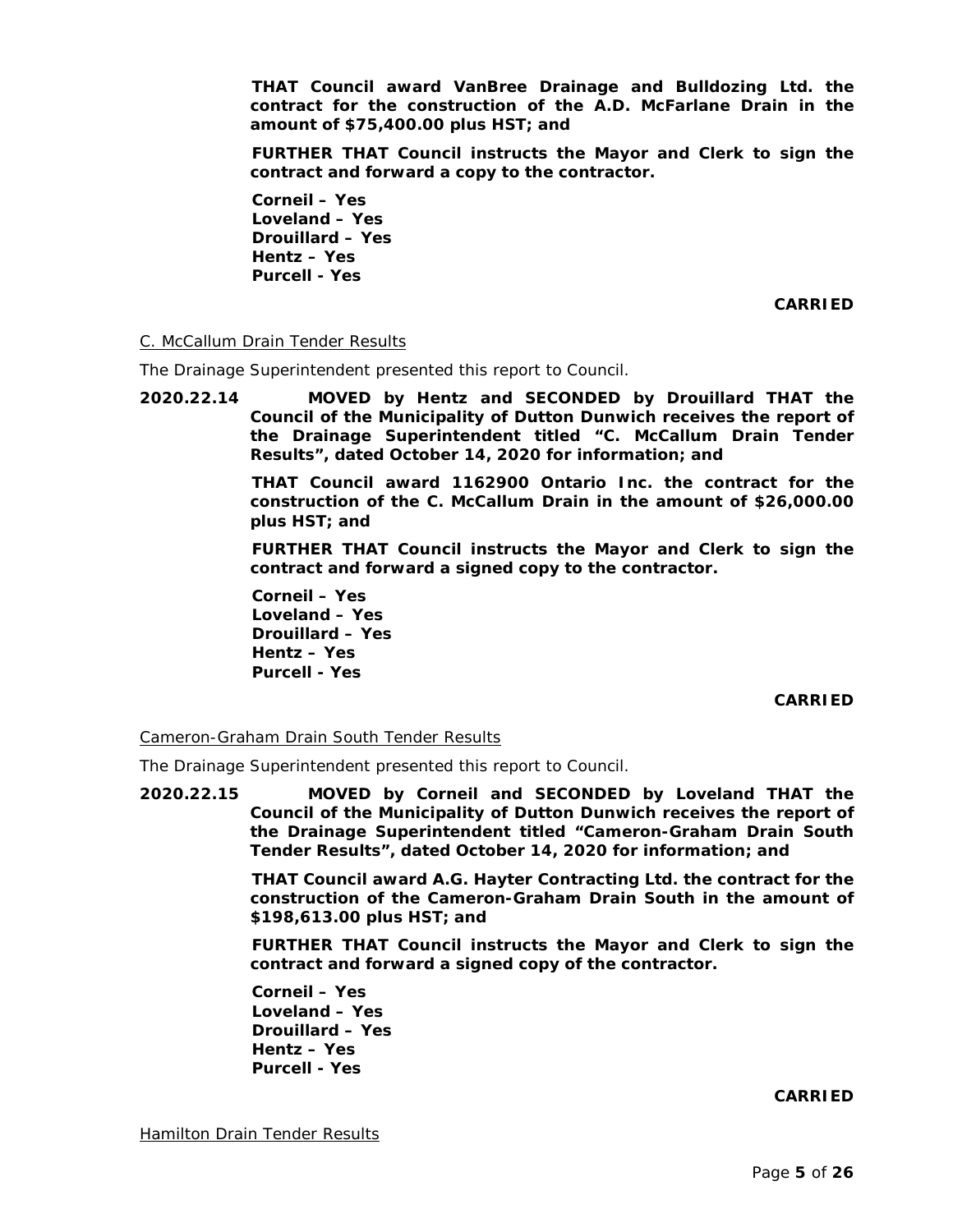The Drainage Superintendent presented this report to Council.

**2020.22.16 MOVED by Hentz and SECONDED by Drouillard THAT the Council of the Municipality of Dutton Dunwich receives the report of the Drainage Superintendent titled "Hamilton Drain tender Results", dated October 14, 2020 for information; and**

> **THAT Council award Timmermans Farm Drainage the contract for the construction of the Hamilton Drain in the amount of \$61,760.00 plus HST; and**

> **FURTHER THAT Council instructs the Mayor and Clerk to sign the contract and forward a signed copy to the contractor.**

**Corneil – Yes Loveland – Yes Drouillard – Yes Hentz – Yes Purcell - Yes**

**CARRIED**

McCann-McWilliam Drain Tender Results

The Drainage Superintendent presented this report to Council.

**2020.22.17 MOVED by Hentz and SECONDED by Loveland THAT the Council of the Municipality of Dutton Dunwich receives the report of the Drainage Superintendent titled "McCann-McWilliam Drain Tender Results", dated October 14, 2020 for information; and**

> **THAT Council award 1162900 Ontario Inc. the contract for the construction of the McCann-McWilliam Drain in the amount of \$5200.00 plus HST; and**

> **FURTHER THAT Council instructs the Mayor and Clerk to sign the contract and forward a signed copy to the contractor.**

**Corneil – Yes Loveland – Yes Drouillard – Yes Hentz – Yes Purcell - Yes**

#### **CARRIED**

Appoint the Engineer – Bennett Drain

**2020.22.18 MOVED by Corneil and SECONDED by Loveland THAT the Council of the Municipality of Dutton Dunwich appoints Spriet Associates to prepare the necessary report for the drainage petition for a stormwater management pond at the Bennett Drain filed by Brokenshire Farms and 2689442 Ontario Inc.; and**

> **THAT notice of Council's decision to appoint the engineer be sent to the requester, LTVCA, OMAFRA and Spriet Associates.**

**Corneil – Yes Loveland – Yes Drouillard – Yes Hentz – Yes Purcell - Yes**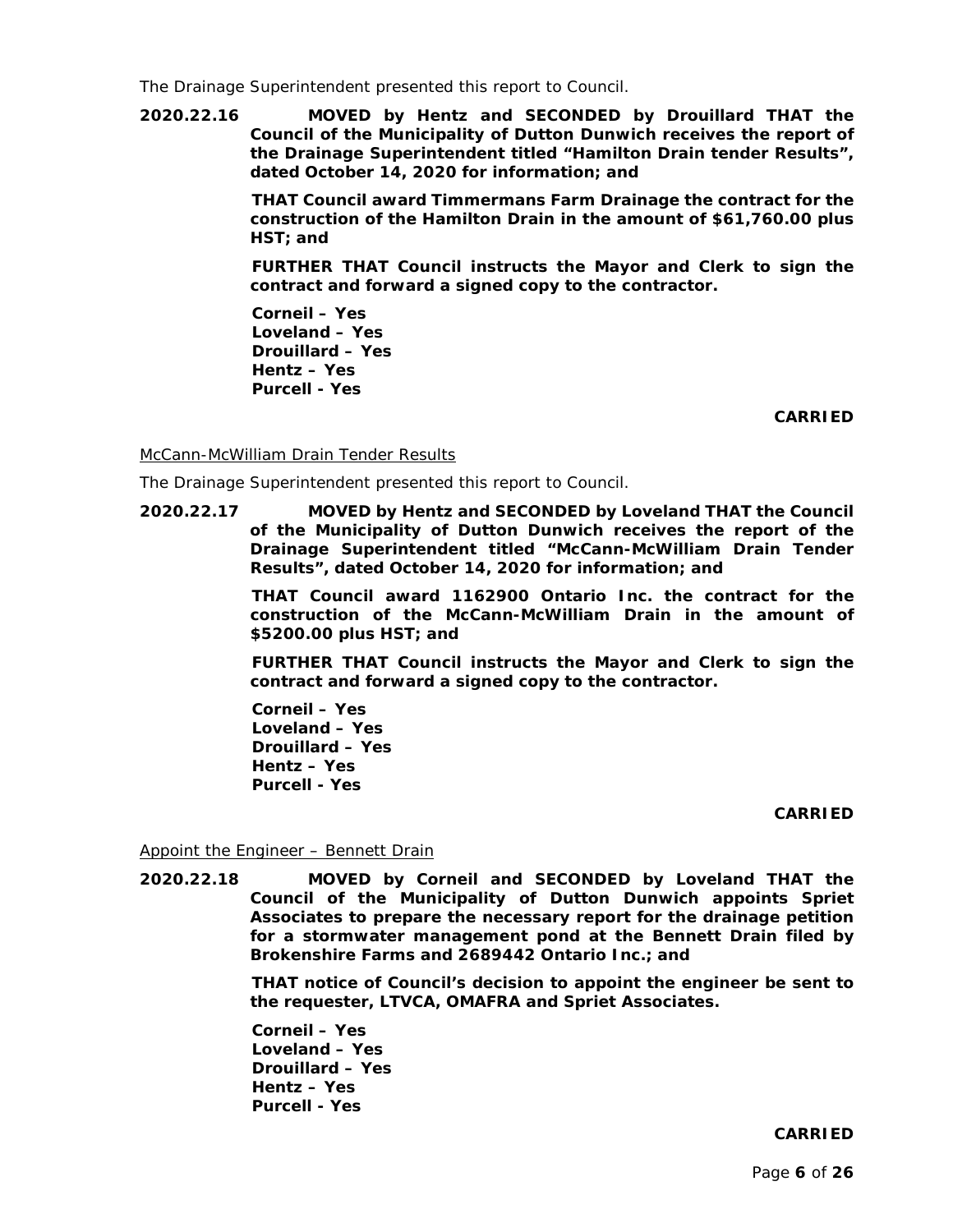**2020.22.19 MOVED by Drouillard and SECONDED by Loveland THAT the Council of the Municipality of Dutton Dunwich receives and decides to proceed with the Section 4(1)(c) petition under the Drainage Act submitted by the Dutton Dunwich Public Works Department; and**

> **THAT the petitioners be notified of Council's decisions to proceed and that an Engineer will be appointed under the appropriate section of the Drainage Act after the 30 day time period from the notice of Council's decision to proceed was sent to the LTVCA and OMAFRA has passed.**

**Corneil – Yes Loveland – Yes Drouillard – Yes Hentz – Yes Purcell - Yes**

**CARRIED**

# **PLANNING**

ZBA #14/20 – 29913 Chalmers Line – Pioneer Hay Sales Ltd.

**2020.22.20 MOVED by Drouillard and SECONDED by Hentz THAT the Public Meeting to consider Zoning By-law Amendment File No. ZBA 14/20, filed by Pioneer Hay Sales Ltd., for 29913 Chalmers Line, Municipality of Dutton Dunwich, opens at 5:30 p.m.**

> **Corneil – Yes Loveland – Yes Drouillard – Yes Hentz – Yes Purcell - Yes**

## **CARRIED**

The Mayor stated that this is a public meeting as required by Section 34(12) of the Planning Act to afford any person an opportunity to make representation with respect to a proposed zoning by-law amendment to rezone the subject lands from Agricultural (A1) Zone to Special Rural Residential (RS) Zone to permit non-farm residential uses and to Site Specific Special Agricultural (A2-20) Zone to prohibit residential use on any retained parcel of farmland created by the consent to sever and permit relief to reduce the minimum farm size from the required 20ha to the proposed 19.54ha, legally described as Concession 4, Part Lot 14, and locally known as 29913 Chalmers Line, Municipality of Dutton Dunwich.

The Mayor inquired if any member of Council had a disclosure of interest concerning the proposal. There were no disclosures of interest.

The Mayor asked what method of notice and when was the notice given to the public for this meeting. The Clerk responded that a sign was posted on the subject property September 21, 2020 and notices were mailed to property owners within 120 metres of the subject property on September 16, 2020.

The Planner presented this report to Council.

The Mayor inquired any comments were received from staff. The Clerk responded that yes, the comments were attached to the Planner's report. The Mayor inquired if the Clerk received any written submissions on this application. The Clerk responded that yes, they are attached to the Planner's report.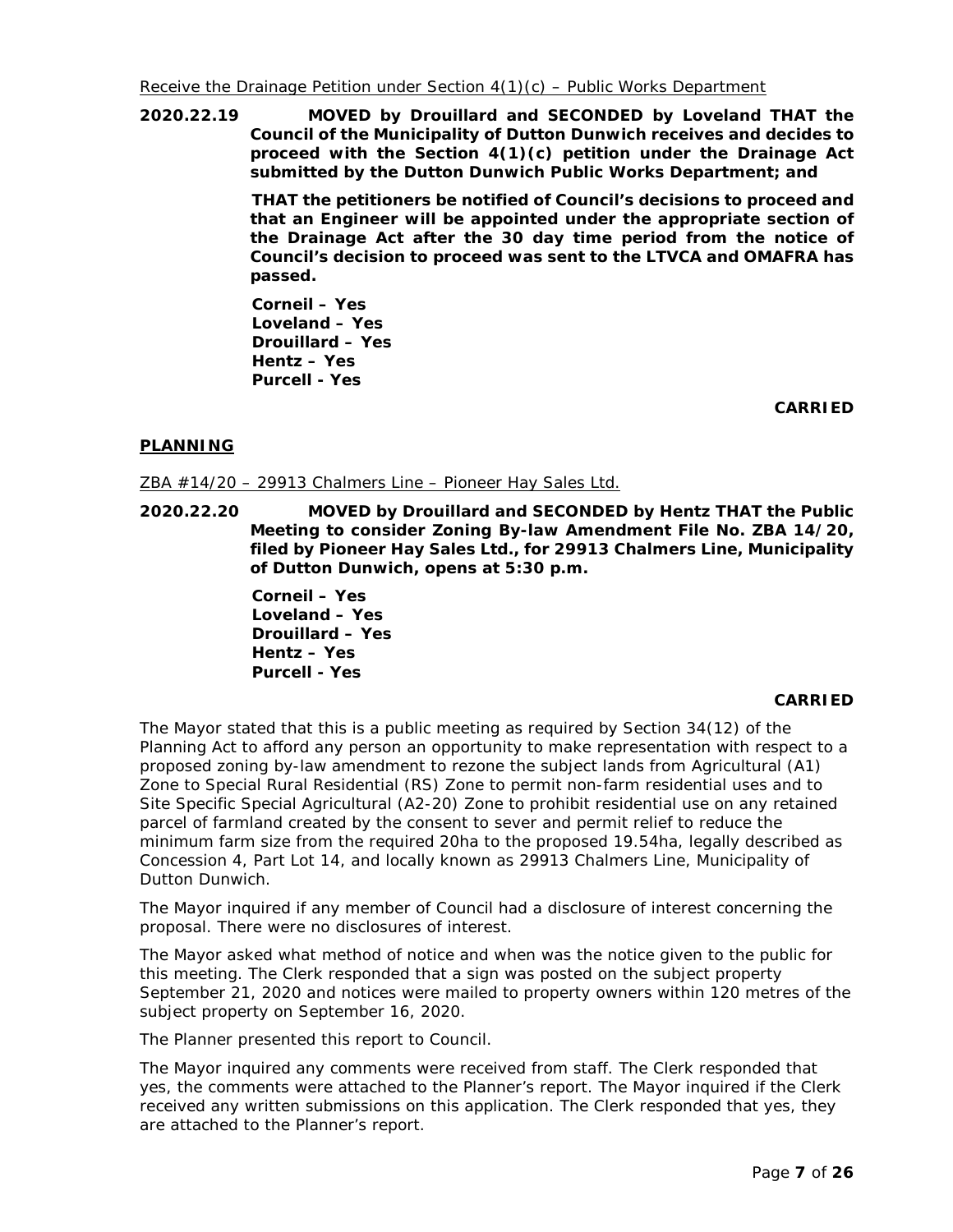The Mayor advised that if any person from the public wishes to receive further information on the action of Council regarding the passing of a by-law on the proposed amendment, to please ensure that they leave their name, address and postal code with the Clerk prior to leaving the meeting. They Mayor then asked if there were any questions from Council members or any member of the public. No members of the public were present for this public meeting. There were no questions from Council.

The Mayor stated again that if there were no further questions, please be advised that any person wishing further information on the actions of Council regarding the passing of a bylaw on the proposed amendment, that they should leave their name, address and postal code with the Clerk prior to leaving the meeting. If they are not the applicant they should request a copy of the decision since it may be appealed to the local planning appeal tribunal by the applicant or another member of the public.

**2020.22.21 MOVED by Loveland and SECONDED by Hentz THAT the Council of the Municipality of Dutton Dunwich receives the report of the Planner titled "Application for Zoning By-law Amendment ZBA 14/20 – Concession 4, Part Lot 14, 29913 Chalmers Line, Municipality of Dutton Dunwich – Pioneer Hay Sales Ltd.", dated October 14, 2020 for information; and**

> **THAT Council approves Zoning By-law Amendment ZBA 14/20, for property located at 29913 Chalmers Line, from Agricultural (A1) Zone to Special Rural Residential (RS) Zone and Special Agricultural (A2- 20) Zone, in accordance with site-specific by-law #2020-70.**

**Corneil – Yes Loveland – Yes Drouillard – Yes Hentz – Yes Purcell - Yes**

## **CARRIED**

**2020.22.22 MOVED by Drouillard and SECONDED by Hentz THAT the Public Meeting to consider Zoning By-law Amendment File No. ZBA 14/20, filed by Pioneer Hay Sales Ltd., for 29913 Chalmers Line, Municipality of Dutton Dunwich, closes at 5:38 p.m. and the regular meeting reconvenes.**

> **Corneil – Yes Loveland – Yes Drouillard – Yes Hentz – Yes Purcell - Yes**

> > **CARRIED**

## Committee of Adjustments

**2020.22.23 MOVED by Loveland and SECONDED by Hentz THAT the regular meeting end to sit as a Committee of Adjustments hearing to hear Application File No. MV #03/20, filed by Ian and Krista Chinnery at 5:40 p.m.**

> **Corneil – Yes Loveland – Yes Drouillard – Yes Hentz – Yes Purcell - Yes**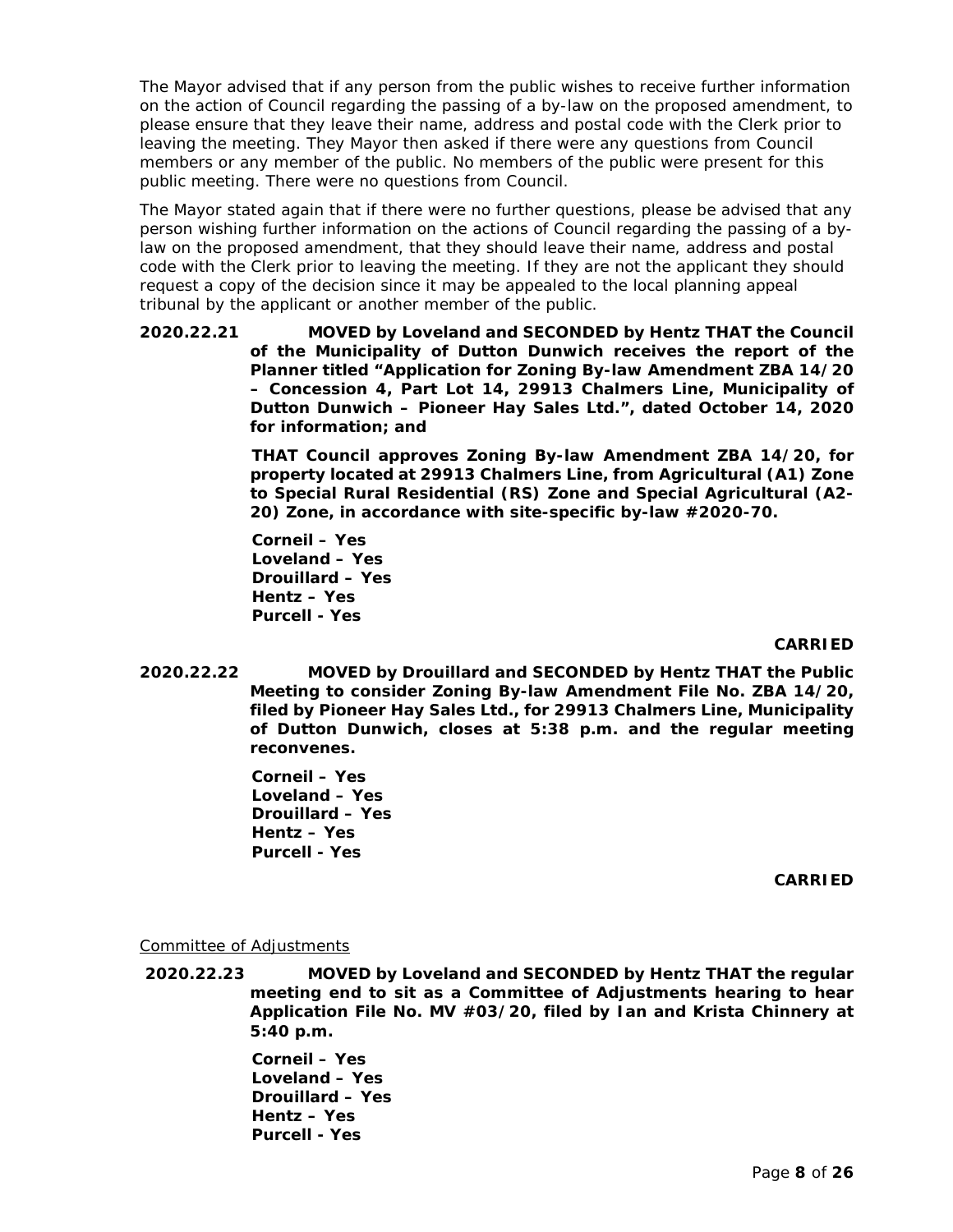**2020.22.24 MOVED by Loveland and SECONDED by Hentz THAT the regular meeting reconvenes at 5:51 p.m.**

> **Corneil – Yes Loveland – Yes Drouillard – Yes Hentz – Yes Purcell - Yes**

> > **CARRIED**

Dutton Dunwich Official Plan Five Year Comprehensive Review – Revised Draft Document and Public Consultation Launch

The Planner presented this report to Council.

**2020.22.25 MOVED by Hentz and SECONDED by Corneil THAT the Council of the Municipality of Dutton Dunwich receives the report of the Planner titled "Dutton Dunwich Official Plan Five Year Comprehensive Review – Revised Draft Document and Public Consultation Launch", dated October 14, 2020 for information; and**

> **THAT Council direct staff to proceed with Public Consultation in order to engage community and stakeholder feedback; and**

> **THAT Council direct staff to schedule the required Open Houses and Public Meeting as set out in the above mentioned report.**

**Corneil – Yes Loveland – Yes Drouillard – Yes Hentz – Yes Purcell - Yes**

#### **CARRIED**

Application for Severance – Concession 11, Part of Lot 18, V/L Fingal Line/Bradt Road (E33/20), Municipality of Dutton Dunwich – Denis Zettler

The Planner presented this report to Council.

**2020.22.26 MOVED by Loveland and SECONDED by Drouillard THAT the Council of the Municipality of Dutton Dunwich receives the report of the Planner titled "Application for Severance – Concession 11, Part of Lot 18, V/L Fingal Line/Bradt Road (E33/20), Municipality of Dutton Dunwich – Denis Zettler", dated October 14, 2020 for information.** 

> **Corneil – Yes Loveland – Yes Drouillard – Yes Hentz – Yes Purcell - Yes**

#### **CARRIED**

**2020.22.27 MOVED by Hentz and SECONDED by Loveland THAT the Council of the Municipality of Dutton Dunwich recommends approval to the Land Division Committee of the County of Elgin for proposed severance application E33/20 for Concession 11, Part of Lot 18, V/L Fingal Line/Bradt Road, Municipality of Dutton Dunwich, provided the following conditions are included:**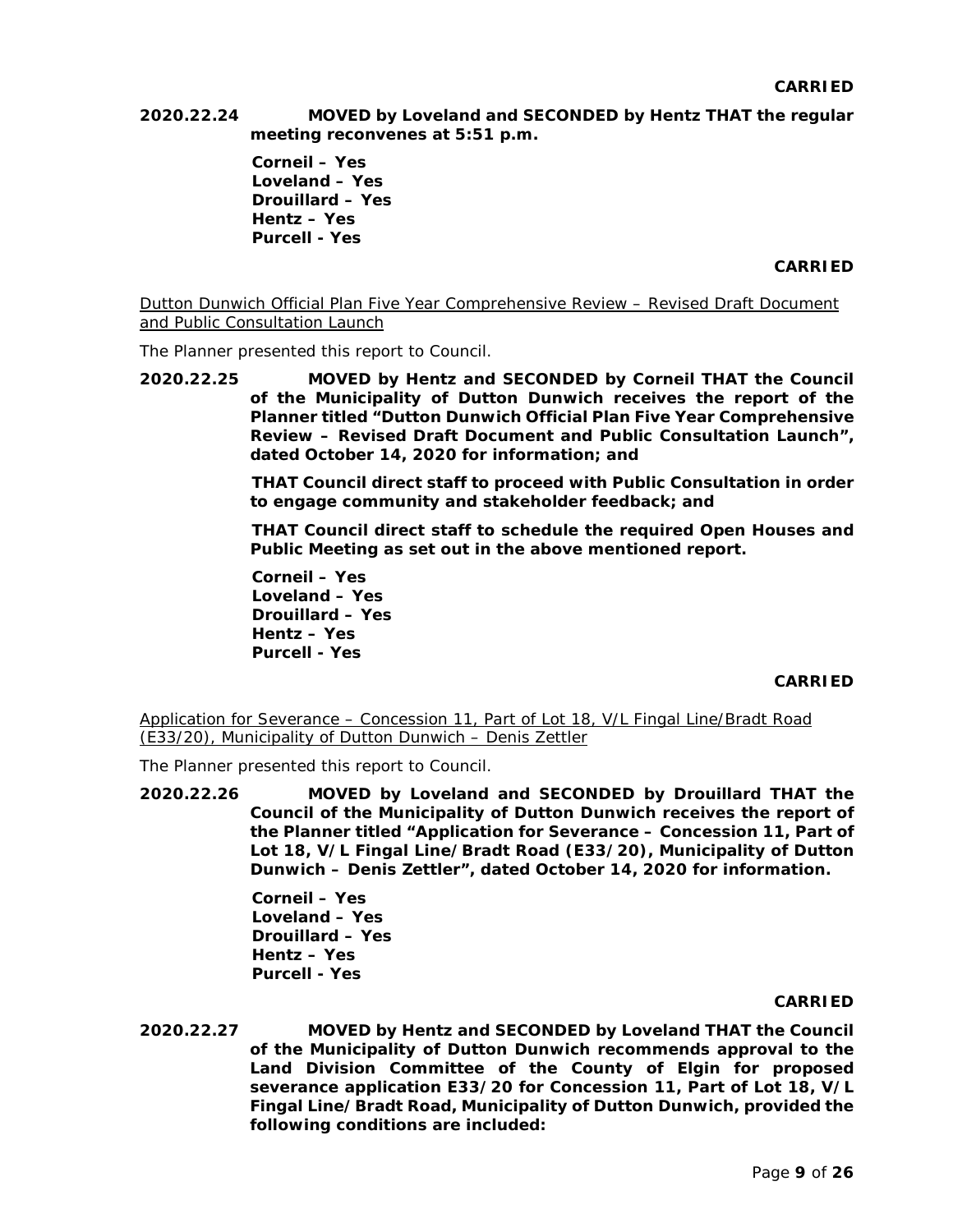- **a) That taxes are to be paid in full;**
- **b) That two (2) hard copies and one (1) PDF copy of the registered survey has been provided to the Municipality;**
- **c) That the ownership of Bradt Road be confirmed to the satisfaction of the Municipality of Dutton Dunwich;**
- **d) That all Dutton Dunwich planning applications fees, set out in the Fees By-law, be paid to the Municipality; and**
- **e) That the solicitor provides an undertaking that a copy of the registered deed for the severed parcel once the transaction has occurred will be provided to the Municipality.**

**Corneil – Yes Loveland – Yes Drouillard – Yes Hentz – Yes Purcell - Yes**

### **CARRIED**

Application for Severance – Concession 5 South of A, Lot 8, 28548 Thomson Line (E38/20), Municipality of Dutton Dunwich – Steve Ford

The Planner presented this report to Council.

**2020.22.28 MOVED by Corneil and SECONDED by Loveland THAT the Council of the Municipality of Dutton Dunwich receives the report of the Planner titled "Application for severance – Concession 5 South of A, Lot 8, 28548 Thomson Line (E38/20), Municipality of Dutton Dunwich – Steve Ford", dated October 14, 2020 for information.**

> **Corneil – Yes Loveland – Yes Drouillard – Yes Hentz – Yes Purcell - Yes**

- **2020.22.29 MOVED by Drouillard and SECONDED by Corneil THAT the Council of the Municipality of Dutton Dunwich recommends approval to the Land Division Committee of the County of Elgin for proposed severance application E38/20 for Concession 5 South of A, Lot 8, 28548 Thomson Line, Municipality of Dutton Dunwich, provided the following conditions are included:**
	- **a) That a Zoning By-law Amendment is in force and effect for the severed and retained parcels;**
	- **b) That a septic system review for the severed parcel has been completed;**
	- **c) That municipal drain re-apportionments have been completed;**
	- **d) That a mutual drainage agreement (under Section 2 of the Drainage Act) has been provided to provide a legal drainage outlet for the newly created residential lot;**
	- **e) That two (2) hard copies and one (1) digital copy of the registered survey have been provided to the Municipality;**
	- **f) That taxes are to be paid in full;**
	- **g) That all Dutton Dunwich planning applications fees, set out in the Fees By-law, be paid to the Municipality; and**
	- **h) That the solicitor provides an undertaking that a copy of the registered deed for the severed parcel once the transaction has occurred will be provided to the Municipality.**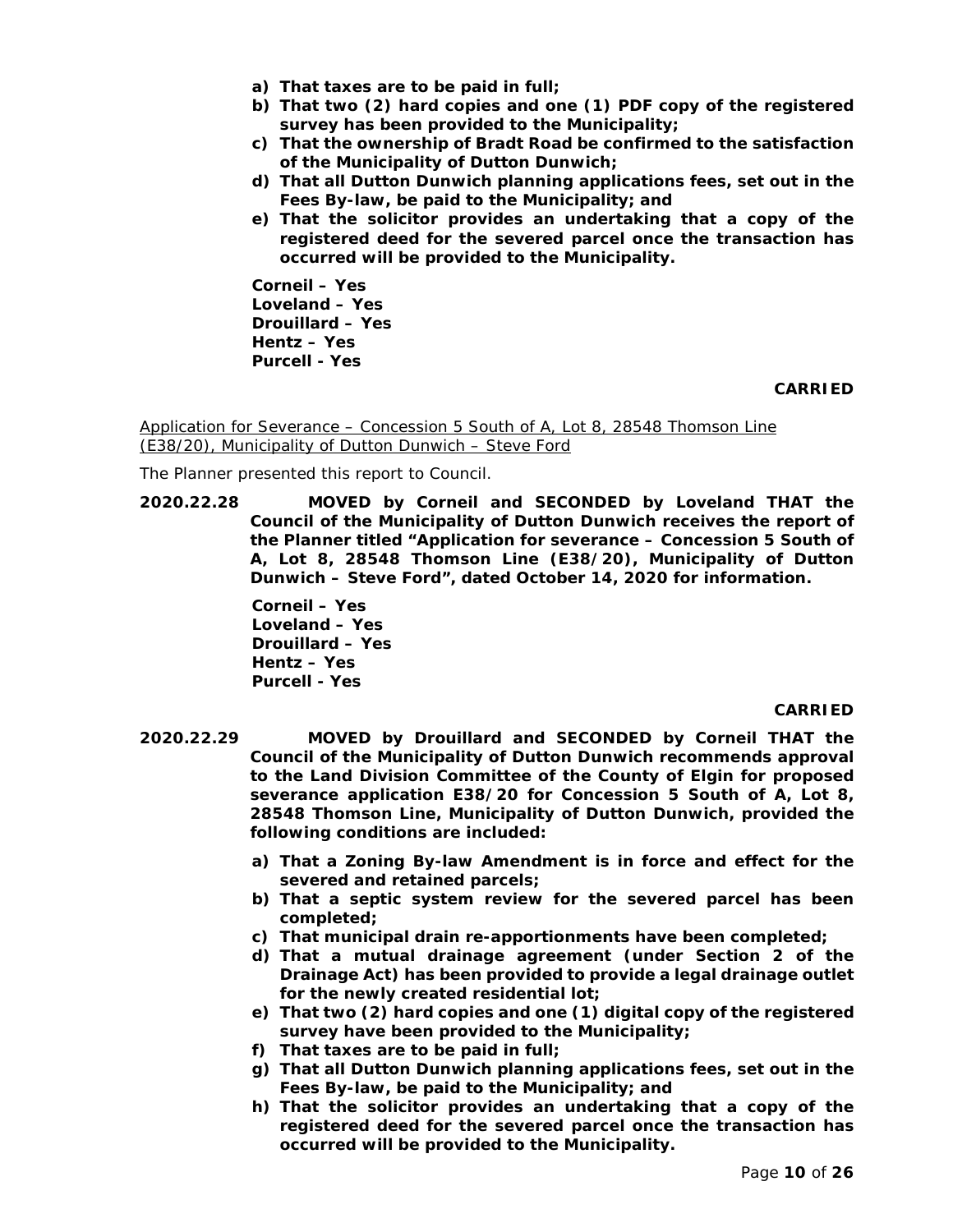**Corneil – Yes Loveland – Yes Drouillard – Yes Hentz – Yes Purcell - Yes**

#### **CARRIED**

Application for Severance – Concession 6, South ½ of Lot 17, 30734 Silver Clay Line (E40/20), Municipality of Dutton Dunwich – Argyle Farms Brookwood Inc. and Argyle Hills Inc.

The Planner presented this report to Council.

**2020.22.30 MOVED by Hentz and SECONDED by Drouillard THAT the Council of the Municipality of Dutton Dunwich receives the report of the Planner titled "Application for Severance – Concession 6, South ½ of Lot 17, 30734 Silver Clay Line (E40/20), Municipality of Dutton Dunwich – Argyle Farms Brookwood Inc, and Argyle Hills Inc.", dated October 14, 2020 for information.**

> **Corneil – Yes Loveland – Yes Drouillard – Yes Hentz – Yes Purcell - Yes**

### **CARRIED**

- **2020.22.31 MOVED by Corneil and SECONDED by Loveland THAT the Council of the Municipality of Dutton Dunwich recommends approval to the Land Division Committee of the County of Elgin for proposed severance application E40/20 for Concession 6, South ½ of Lot 17, 30734 Silver Clay Line, Municipality of Dutton Dunwich, provided the following conditions are included:**
	- **a) That a Zoning By-law Amendment is in force and effect for the severed and retained parcels;**
	- **b) That a septic system review for the severed parcel has been completed;**
	- **c) That municipal drain re-apportionments have been completed;**
	- **d) That a mutual drainage agreement (under Section 2 of the Drainage Act) has been provided to provide a legal drainage outlet for the newly created residential lot;**
	- **e) That two (2) hard copies and one (1) digital copy of the registered survey have been provided to the Municipality;**
	- **f) That taxes are to be paid in full;**
	- **g) That all Dutton Dunwich planning applications fees, set out in the Fees By-law, be paid to the Municipality; and**
	- **h) That the solicitor provides an undertaking that a copy of the registered deed for the severed parcel once the transaction has occurred will be provided to the Municipality.**

**Corneil – Yes Loveland – Yes Drouillard – Yes Hentz – Yes Purcell - Yes**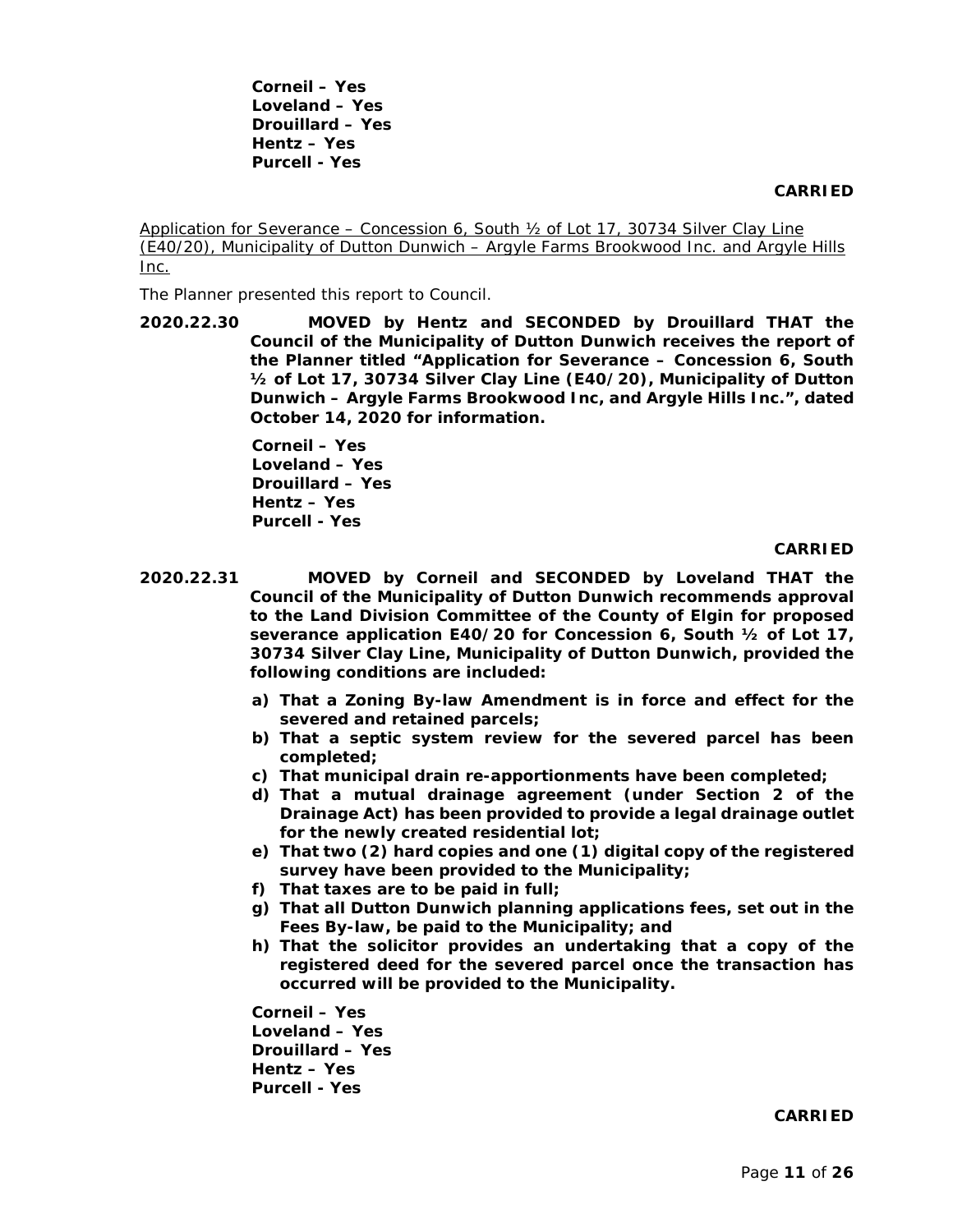Application for Severance – Concession 8, Part of Lot 11 and 12, 29357 Talbot Line (E41/20), Municipality of Dutton Dunwich – Peter and Sarah Littlejohn

The Planner presented this report to Council. Joe Hentz, solicitor for the applicant, attended the meeting. Councillor Loveland inquired about the MDS requirements and access to the barn on the property. He then inquired if it should be removed. The Planner explained that hydro and water could be removed so that it is incapable of holding livestock therefore it would not need to meet MDS requirements. Mr. Hentz explained that there are 2 entrances to the property and that his clients were agreeable to remove the barn from the property and be added to the list of conditions within the resolution.

**2020.22.32 MOVED by Drouillard and SECONDED by Loveland THAT the Council of the Municipality of Dutton Dunwich receives the report of the Planner titled "Application for Severance – Concession 8, Part Lot 11 and 12, 29357 Talbot Line (E41/20), Municipality of Dutton Dunwich – Peter and Sarah Littlejohn", dated October 14, 2020 for information.** 

> **Corneil – Yes Loveland – Yes Drouillard – Yes Hentz – Yes Purcell - Yes**

## **CARRIED**

**2020.22.33 MOVED by Loveland and SECONDED by Drouillard THAT the Council of the Municipality of Dutton Dunwich recommends approval to the Land Division Committee of the County of Elgin for proposed severance application E41/20 for Concession 8, Part of Lot 11 and 12, 29357 Talbot Line, Municipality of Dutton Dunwich, provided the following conditions are included:**

- **a) That a Zoning By-law Amendment is in force and effect for the severed and retained parcels;**
- **b) That septic system review for the severed parcel has been completed;**
- **c) That municipal drain re-apportionments have been completed;**
- **d) That a mutual drainage agreement (under Section 2 of the Drainage Act) has been provided to provide a legal drainage outlet for the newly created residential lot;**
- **e) That the location of the water connection ne confirmed;**
- **f) That an Environmental Impact Assessment be conducted to the satisfaction of the Municipality in consultation with the Lower Thames Valley Conservation Authority;**
- **g) That approval is received from the Lower Thames Valley Conservation Authority;**
- **h) That two (2) hard copies and one (1) digital copy of the registered survey have been provided to the Municipality;**
- **i) That taxes are to be paid in full;**
- **j) That all Dutton Dunwich planning applications fees, set out in the Fees By-law be paid to the Municipality;**
- **k) That the solicitor provides an undertaking that a copy of the registered deed for the severed parcel once the transaction has occurred will be provided to the Municipality; and**
- **l) That the barn on the retained parcel be demolished.**

**Corneil – Yes Loveland – Yes Drouillard – Yes**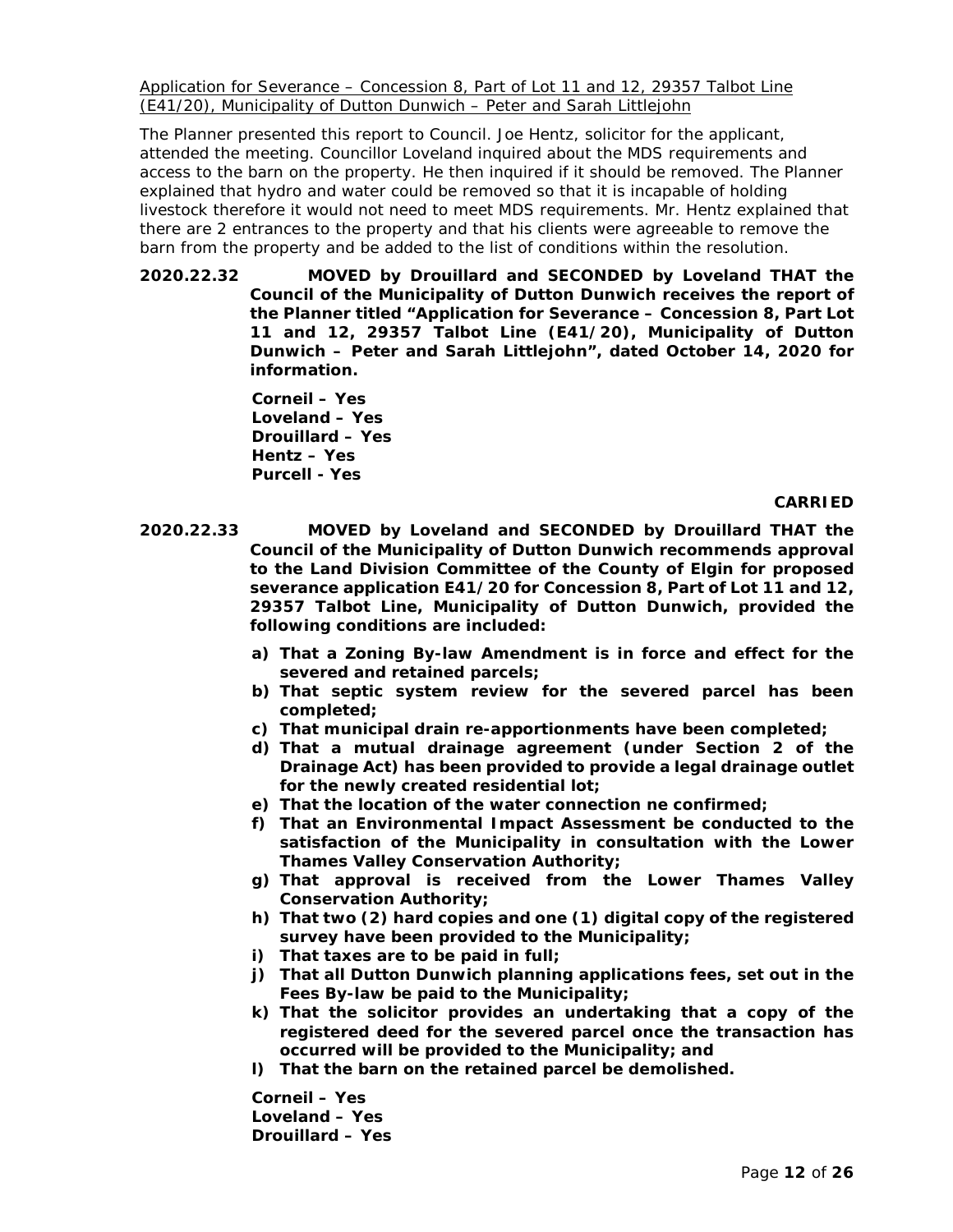## **DELEGATION – Christine Gibson – 6:15 p.m.**

Christine Gibson attended the meeting and explained that there was an incident where a child fell on her property and was nipped by her dog. Her dog has been quarantined and she would like to keep possession of her dog. Ms. Gibson stated that at the time of the incident the dog was tied up on the back deck behind the garage and that the child was trespassing, as they had come around the side of the home. She added that she is not against the fine but is asking Council if she can keep her dog.

Councillor Corneil inquired if the dog was on a leash on Ms. Gibson's property, to which she replied yes. Councillor Corneil asked if this was a grandchild that was bit. Ms. Gibson replied that it was a friend of her grandchild and that she had gone to the hospital when it happened, but the child ran around the side of the house and the dog freaked. Councillor Corneil then asked if there have been any incidents with her grandchildren to which Ms. Gibson replied never.

## **DELEGATION – Dave Igras – Iona Park – 6:30 p.m.**

Dave Igras attended the meeting and expressed his concern for the lack of transparency with the process which Council has approved to make decisions on the playground project in Iona. He stated that information had not been officially communicated to all residents in Iona.

Mr. Igras stated that Council received a delegation requesting a park, after that a committee was established, the committee then met and sourced funding for the park and that a door-to-door letter was delivered and also posted on the municipal website and local newspaper. Mr. Igras indicated that he felt left out of this process as he did not receive this letter to his door or any other notification of what had transpired. He expressed his concern that only residents in favour of the project received notification. Mr. Igras then inquired how the Committee was selected and added that if there was a vacancy on the Committee he would like to join. He added that all residents should have been allowed to give their input.

Mr. Igras was notified that staff will get direction from Council and that he would be notified regarding his concerns.

## **Lower Thames Valley Conservation Authority – Draft Budget**

Mark Peacock, CAO presented the 2021 Draft Budget (attached to these minutes) to Council. A 1% levy increase is recommended for the 2021 Budget. There were no questions from Council. Mr. Peacock added that the Lower Thames Valley Conservation Authority is looking to extend the cover crop program to Dutton Dunwich next year.

## **Andrew Henry – Lake Huron/Elgin Area Water Supply System**

Andrew Henry, Director of Regional Water, Lake Huron & Elgin Area Water Systems presented Municipal Service Boards, Municipal Corporations and the Lake Huron/Elgin Area Water Supply Systems to Council. Mr. Henry Explained that there are 3 options moving forward: "status quo", consideration of a Municipal Services Board, or consideration of a Municipal Services Corporation. There were no questions from Council.

**2020.22.34 MOVED by Loveland and SECONDED by Hentz THAT the Council of the Municipality of Dutton Dunwich receive the presentation regarding Municipality Services Boards, Municipal Services Corporations and the Lake Huron/Elgin Area Water Supply Systems for information; and**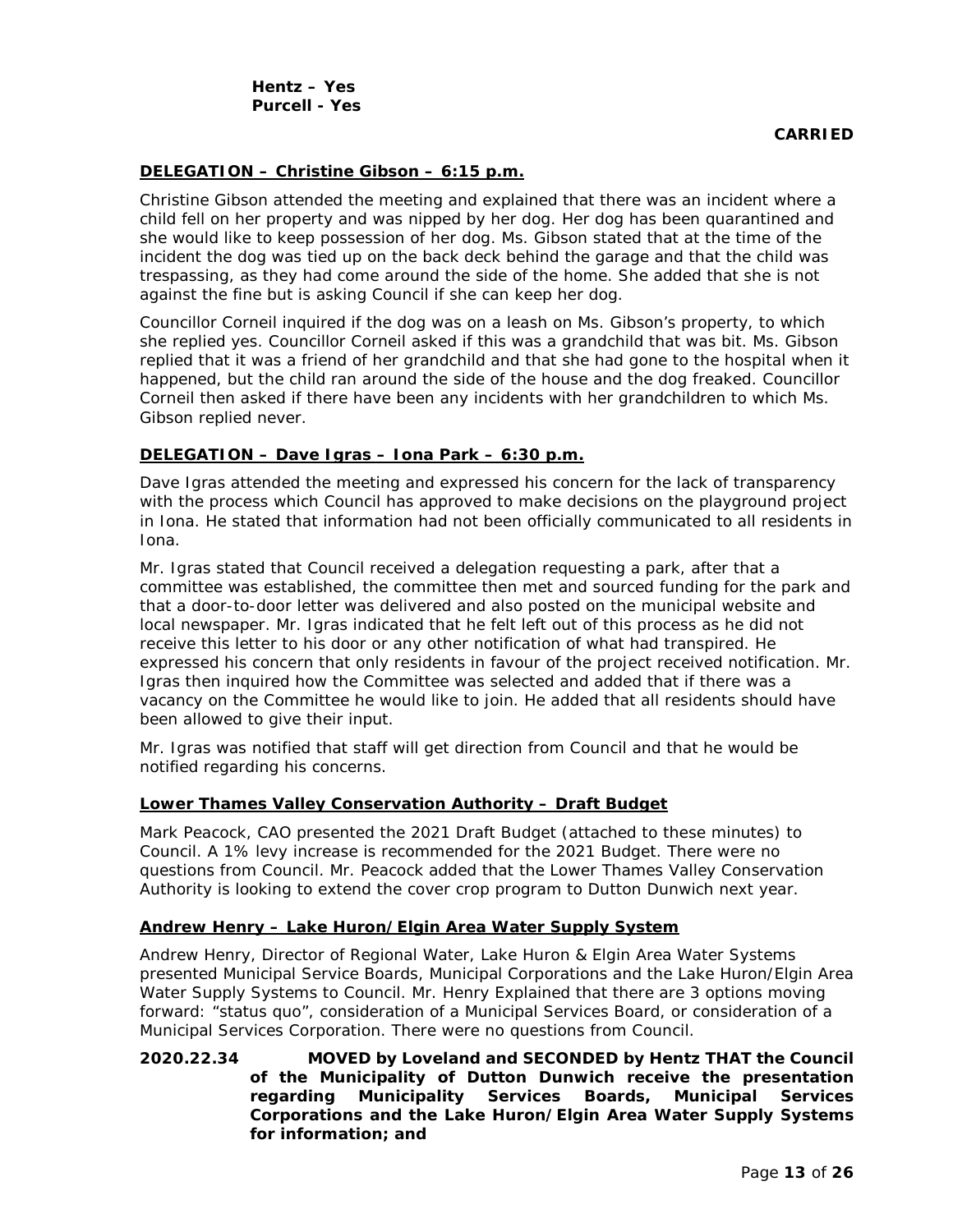**THAT Council appoints Councillor, Trish Corneil as authorized representative of the Municipality of Dutton Dunwich to the Municipal Services Board/Corporation Steering Committee; and**

**THAT the appointed representative communicate the progress of the Steering Committee with Council.**

**Corneil – Yes Loveland – Yes Drouillard – Yes Hentz – Yes Purcell - Yes**

**CARRIED**

# **CORRESPONDENCE**

- a) **Ministry of Municipal Affairs and Housing** Parkland Dedication, Development Charges and the Community Benefits Charges Authority
- **2020.22.35 MOVED by Corneil and SECONDED by Loveland THAT correspondence item 16.a) from the Ministry of Municipal Affairs and Housing be received and filed.**

**Corneil – Yes Loveland – Yes Drouillard – Yes Hentz – Yes Purcell - Yes**

**CARRIED**

- b) **Debbie France** Stop Illicit Cannabis Grow Operations
- **2020.22.36 MOVED by Hentz and SECONDED by Corneil THAT the Council of the Municipality of Dutton Dunwich supports correspondence from Debbie France requesting that the Provincial and Federal governments place illicit cannabis grow-ops at the top if the "must urgently fix" list and to develop a standardized and enforceable solution; and**

**THAT a copy of this resolution be forwarded to Jeff Yurek, MPP, Karen Vecchio, MP and Debbie France.**

**Corneil – Yes Loveland – Yes Drouillard – Yes Hentz – Yes Purcell - Yes**

#### **CARRIED**

- c) **Town of Amherstburg** AODA Website Compliance Extension Request
- **2020.22.37 MOVED by Loveland and SECONDED by Hentz WHEREAS Section14(4) of O. Reg 191/11 under the Accessibility for Ontarians with Disabilities Act requires designated public sector organizations to conform to WCAG 2.0 Level AA by January 1, 2021; and**

**WHEREAS the Municipality remains committed to the provision of accessible goods and services; and**

**THAT the Council of the Municipality of Dutton Dunwich supports the resolution by the Town of Amherstburg requesting the Province of Ontario extend the compliance deadline stated in Section 14(4) of O.**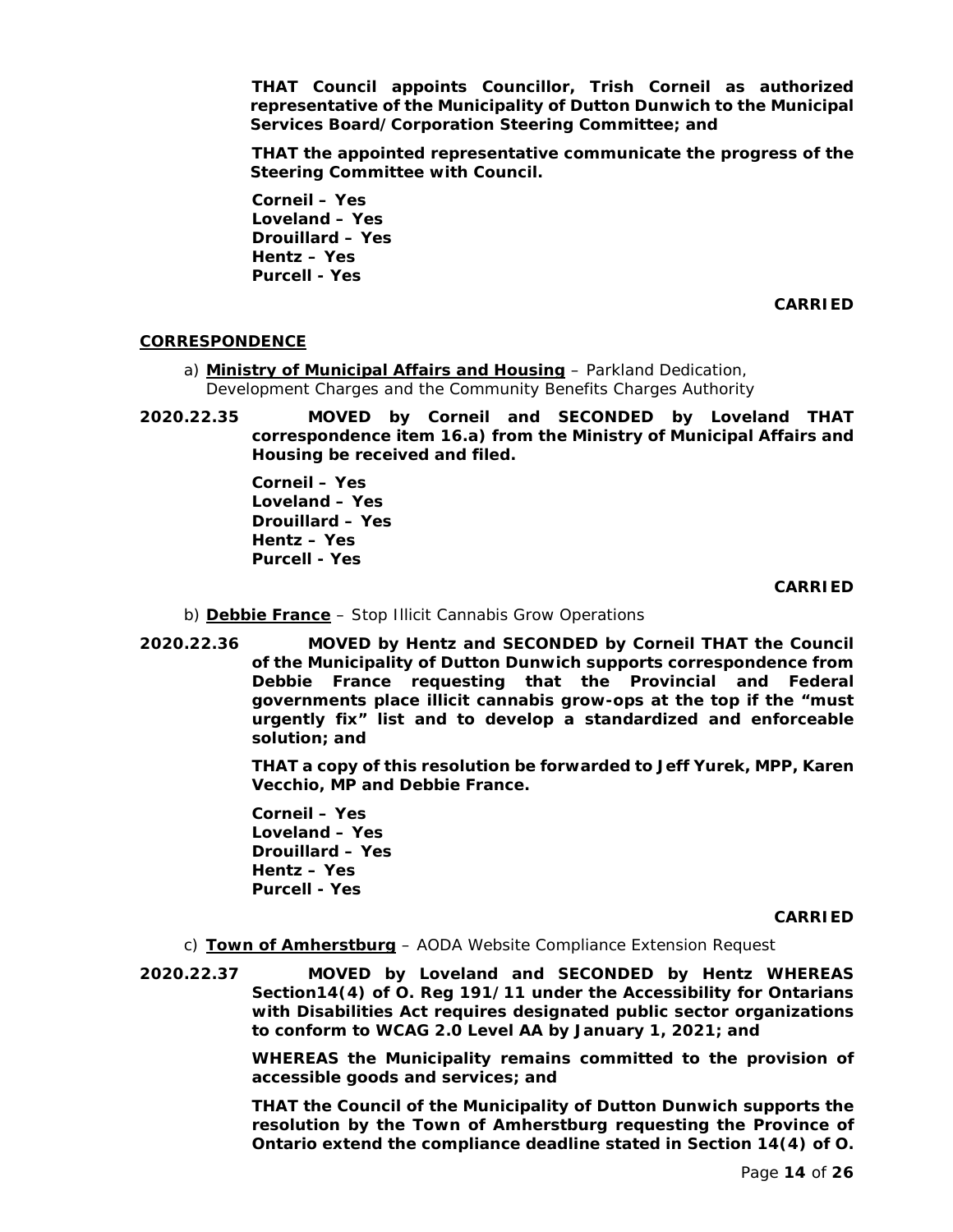**Reg 191/11 to require designated public sector organizations to meet the compliance standards, by a minimum of one (1) year to at least January 1, 2022, and to consider providing funding support and training resources to meet these compliance standards; and**

**THAT a copy of this resolution be forwarded to Jeff Yurek, MPP, Karen Vecchio, MP and the Town of Amherstburg.**

**Corneil – Yes Loveland – Yes Drouillard – Yes Hentz – Yes Purcell - Yes**

## **CARRIED**

- d) **Town of Amherstburg** Request for Consideration of Amendments to Bill 108 re. The Ontario Heritage Act
- **2020.22.38 MOVED by Drouillard and SECONDED by Loveland THAT correspondence item 16.d) from the Town of Amherstburg be received and filed.**

**Corneil – Yes Loveland – Yes Drouillard – Yes Hentz – Yes Purcell - Yes**

### **CARRIED**

- e) **Wallacetown Agricultural Society** Request for Rental Waiver for Drive Thru Chicken BBQ Fundraiser October 3, 2020
- **2020.22.39 MOVED by Hentz and SECONDED by Corneil THAT the Council of the Municipality of Dutton Dunwich approves the request of the Wallacetown Agricultural Society to waive the rental fee of the Dutton Dunwich Community Centre for the Drive Thru Chicken BBQ held on October 2, 2020 in the amount of \$310.00 + HST.**

**Corneil – Yes Loveland – Yes Drouillard – Yes Hentz – Yes Purcell - Yes**

#### **CARRIED**

- f) **Ministry of Municipal Affairs and Housing** Safe Restart Agreement
- **2020.22.40 MOVED by Loveland and SECONDED by Drouillard THAT correspondence item 16.f) from the Ministry of Municipal Affairs and Housing be received and filed.**

**Corneil – Yes Loveland – Yes Drouillard – Yes Hentz – Yes Purcell - Yes**

## **CARRIED**

g) **O.P.P.** – 2021 Annual Billing Statement Package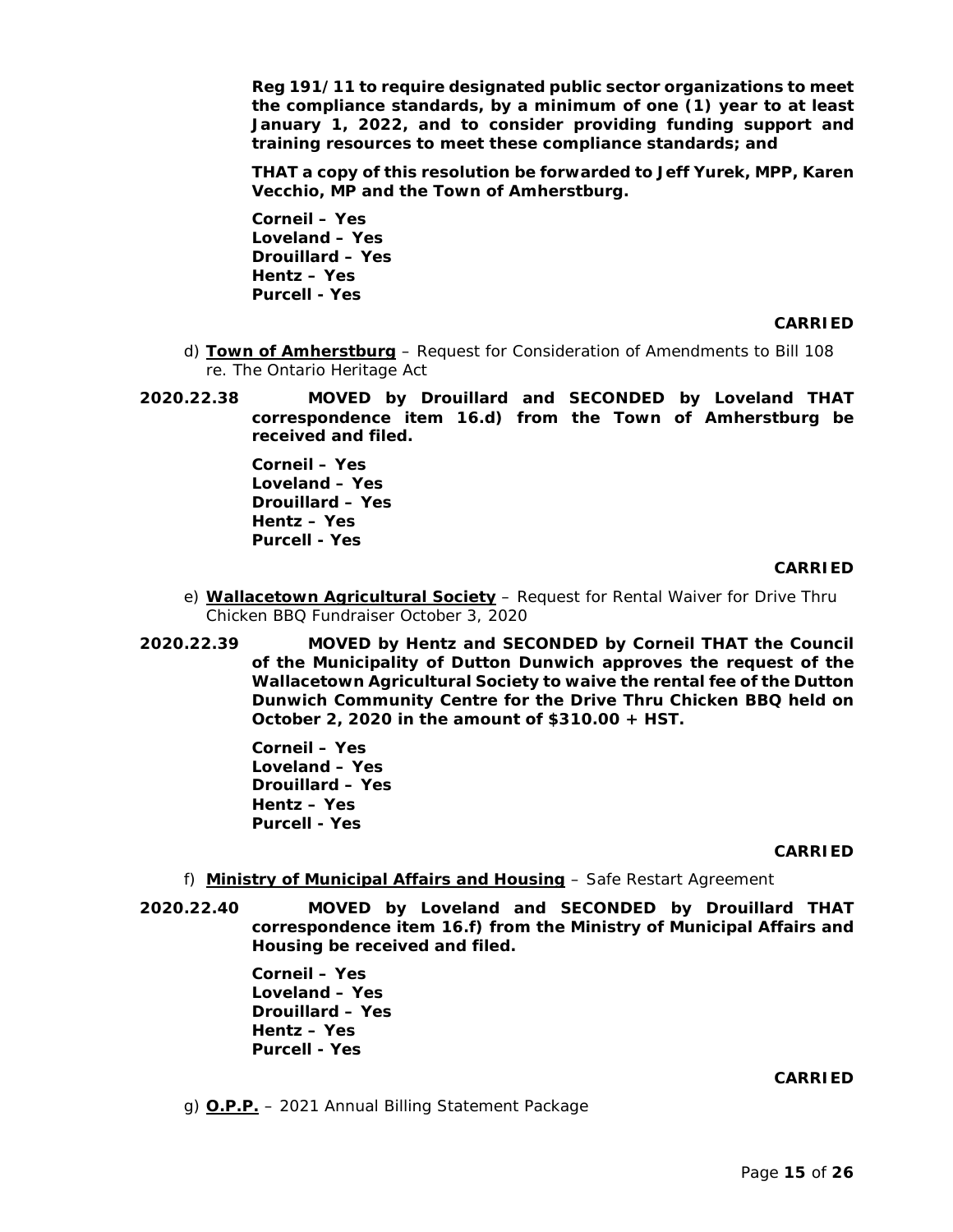**2020.22.41 MOVED by Corneil and SECONDED by Drouillard THAT correspondence item 16.g) from the Ontario Provincial Police be received and filed.** 

> **Corneil – Yes Loveland – Yes Drouillard – Yes Hentz – Yes Purcell - Yes**

## **CARRIED**

- h) **Dave Igras** Iona Park Update Request
- **2020.22.42 MOVED by Hentz and SECONDED by Loveland THAT correspondence item 16.h) from Dave Igras be received and filed.**

**Corneil – Yes Loveland – Yes Drouillard – Yes Hentz – Yes Purcell - Yes**

## **CARRIED**

- i) **Township of North Glengarry** Resolution re: Safe Restart Agreement Funding
- **2020.22.43 MOVED by Loveland and SECONDED by Corneil WHEREAS the Ontario government has provided emergency assistance funding to municipalities through the Safe Restart Agreement to offset the financial impact due to the COVID-19 pandemic; and**

**WHEREAS the Province has specified funding must be used for operating costs and pressures due to COVID-19; and**

**WHEREAS due to the nature of the pandemic and the necessity to make physical retrofits to offices to accommodate staff and the public in a safe environment, capital costs will be incurred by municipalities; and**

**THAT the Council of the Municipality of Dutton Dunwich supports the resolution of the Township of North Glengarry requesting the Province of Ontario allow capital expenditures under the Safe Restart Agreement; and**

**THAT a copy of this resolution be forwarded to Jeff Yurek, MPP, Karen Vecchio, MP and the Township of North Glengarry.**

**Corneil – Yes Loveland – Yes Drouillard – Yes Hentz – Yes Purcell - Yes**

- j) **Township of Asphodel-Norwood** Resolution to Request More Support for Municipalities with Respect to a Governing Body in Cannabis Production.
- **2020.22.44 MOVED by Drouillard and SECONDED by Hentz THAT the Council of the Municipality of Dutton Dunwich supports the resolution by the Township of Asphodel-Norwood requesting a governing body in cannabis production that:**
	- **1. Takes a unified approach to land use planning restrictions;**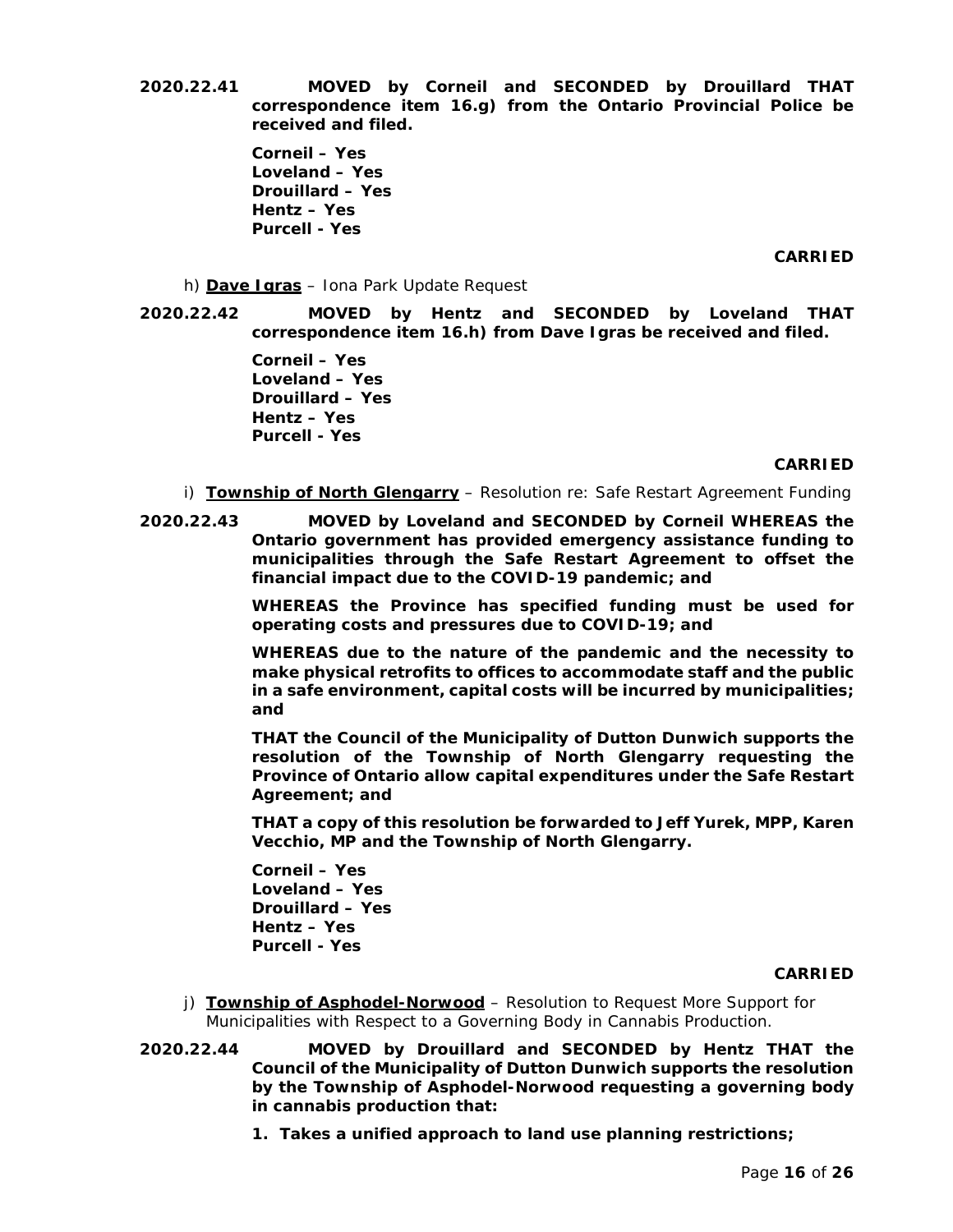- **2. Enforces the regulation under the Cannabis Act on behalf of the licencing agency and ensures local authorities are in fact provided with notification of any licence issuance, amendment, suspension, reinstatement, or revocation within their region;**
- **3. Communicates more readily with local governments; and**
- **4. Provides local government with more support.**

**AND THAT a copy of this resolution be forwarded to Jeff Yurek. MPP, Karen Vecchio, MP and the Township of Asphodel-Norwood.**

**Corneil – Yes Loveland – Yes Drouillard – Yes Hentz – Yes Purcell - Yes**

### **CARRIED**

- k) **County of Wellington** Aggregate Resource Property Valuation and Advocacy
- **2020.22.45 MOVED by Hentz and SECONDED by Loveland THAT the Municipality of Dutton Dunwich supports the resolution by the County of Wellington requesting the Province to work with the Municipal Property Assessment Corporation to address the assessment issue so that aggregate resource properties are assessed for their industrial value; and**

**THAT a copy of this resolution be forwarded to Jeff Yurek, MPP, Karen Vecchio, MP and the County of Wellington.**

**Corneil – Yes Loveland – Yes Drouillard – Yes Hentz – Yes Purcell - Yes**

## **CARRIED**

- l) **Ministry of Municipal Affairs and Housing** Helping Tenants and Small Businesses Act, 2020
- **2020.22.46 MOVED by Corneil and SECONDED by Hentz THAT correspondence item 16.l) from the Ministry of Municipal Affairs and Housing be received and filed.**

**Corneil – Yes Loveland – Yes Drouillard – Yes Hentz – Yes Purcell - Yes**

- m) **Township of Lake of Bays** Reform to the Municipal Insurance Policy
- **2020.22.47 MOVED by Loveland and SECONDED by Corneil THAT the Council of the Municipality of Dutton Dunwich supports the Township of Lake of Bays concerns raised and request for a reform to the Municipal Insurance Policy by amending Bill 124 to make it a requirement that the building contractor name be disclosed and that the contractor must provide proof of insurance, thus providing greater accountability and responsibility and ensuring that municipalities will not bear the burden alone; and**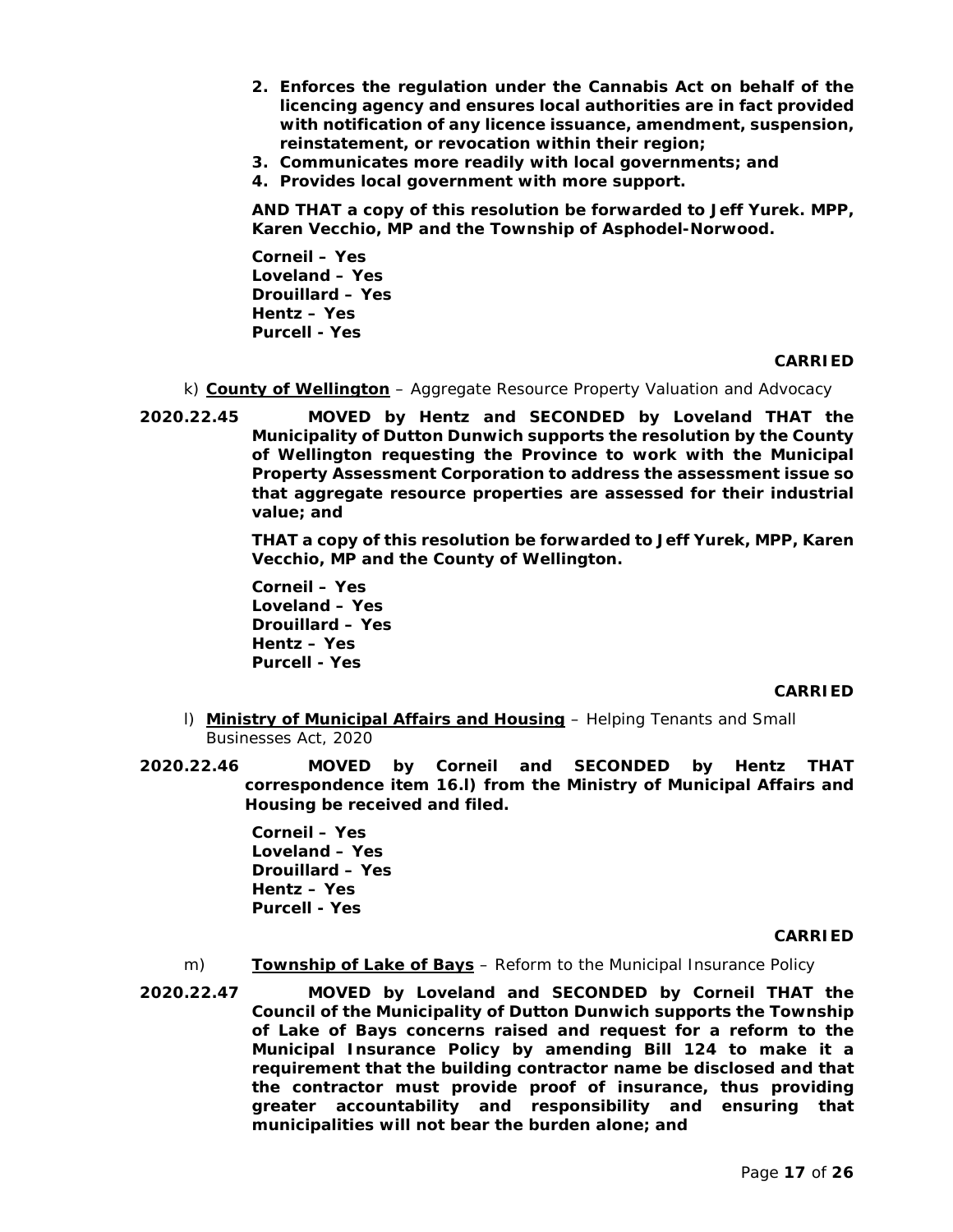**THAT a copy of this resolution be forwarded to Jeff Yurek, MPP, Karen Vecchio, MP and the Township of the Lake of Bays.** 

**Corneil – Yes Loveland – Yes Drouillard – Yes Hentz – Yes Purcell - Yes**

**CARRIED**

**2019.11.48 MOVED by Drouillard and SECONDED Hentz THAT relevant correspondence was reviewed.**

> **Corneil – Yes Loveland – Yes Drouillard – Yes Hentz – Yes Purcell - Yes**

> > **CARRIED**

## **CONSENT AGENDA**

### Consent Correspondence

- a) **Township of Amaranth** Request for Support for Local Social, Cultural, Service Clubs and Children/Youth Minor Sporting Organizations and Definitive Relief Funding Programs
- b) **Elgin County** County Council Highlights September 22, 2020
- c) **Solicitor General** Correspondence to Jeff Yurek, MPP re: Gifting of the Dutton OPP Station to the Municipality
- d) **Solicitor General** Anti-Racism Initiatives and Anti-Racism Directorate (ARD)
- e) **West Elgin Mutual Insurance** Donation to Iona Park Playground Fundraising Project
- f) **Ombudsman Ontario** 2019-2020 Annual Report
- g) **Ontario Energy Board** Notice that Enbridge Gas Inc. has applied to dispose of Certain Account Balances and for Approval of the amount of its Earnings that it Must Share with Customers

## Committee Reports

- By-Law Enforcement
- Community Policing Committee
- Cultural Heritage Committee
	- o June 17, 2020 meeting minutes
- Dutton Dunwich Senior's
- Economic Development Committee
- Elgin Phragmites Working Group
- Elgin-St. Thomas Municipal Association
- Emergency Management
- Fire Department
- Healthy Communities Partnership
- Lower Thames Valley Conservation Authority
- Occupational Health and Safety
- Recreation Committee
- Shoreline Management Report
- Source Protection Authority
- Trans Canada Trail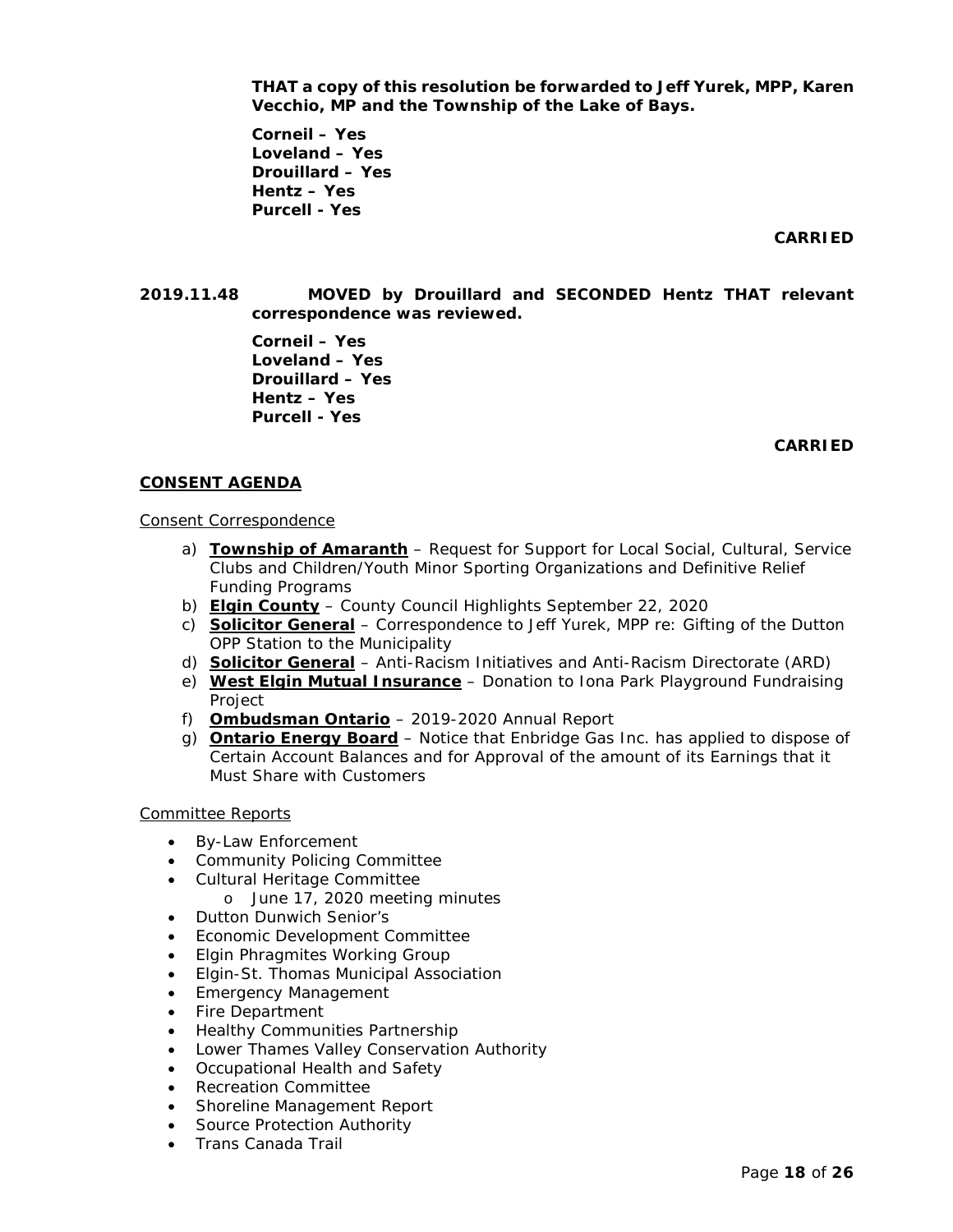- Tri County Committee
- West Elgin Community Centre Board of Management

## **2020.22.49 MOVED by Loveland and SECONDED by Corneil THAT the items on the Consent Agenda be approved.**

**Corneil – Yes Loveland – Yes Drouillard – Yes Hentz – Yes Purcell - Yes**

**CARRIED**

## **CLERK'S REPORT**

### Landfill ECA Amendment – MHSW Depot Option

The Clerk presented this report to Council. Councillor Corneil asked if this would be used by residents outside of the hazardous waste events. The Clerk replied that this would replace the event and could be used throughout the year when the Dutton Dunwich Landfill Site is open.

## **2020.22.50 MOVED by Corneil and SECONDED by Loveland THAT the Council of the Municipality of Dutton Dunwich receives the report of the Clerk titled "Landfill ECA Amendment – MHSW Depot Option", dated October 14, 2020 for information; and**

**THAT Council approve revising the letter and Environmental Compliance Approval (ECA) Amendment application for the Dutton Dunwich Landfill Site to be submitted to MOECP, to include a MHSW depot/storage as an additional proposed change/use.**

**Corneil – Yes Loveland – Yes Drouillard – Yes Hentz – Yes Purcell - Yes**

**CARRIED**

## **TREASURER'S REPORT**

Resumption of Bag Limit

The Treasurer presented this report to Council.

**2020.22.51 MOVED by Hentz and SECONDED by Loveland THAT the Council of the Municipality of Dutton Dunwich receives the report of the Treasurer titled Resumption of Bag Limit", dated October 14, 2020 for information; and**

> **THAT Council approve the resumption of a 2-bag limit for waste collection; and**

> **THAT Council approve the revised bag tag sales procedure including mailing options.**

**Corneil – Yes Loveland – Yes Drouillard – Yes Hentz – Yes Purcell - Yes**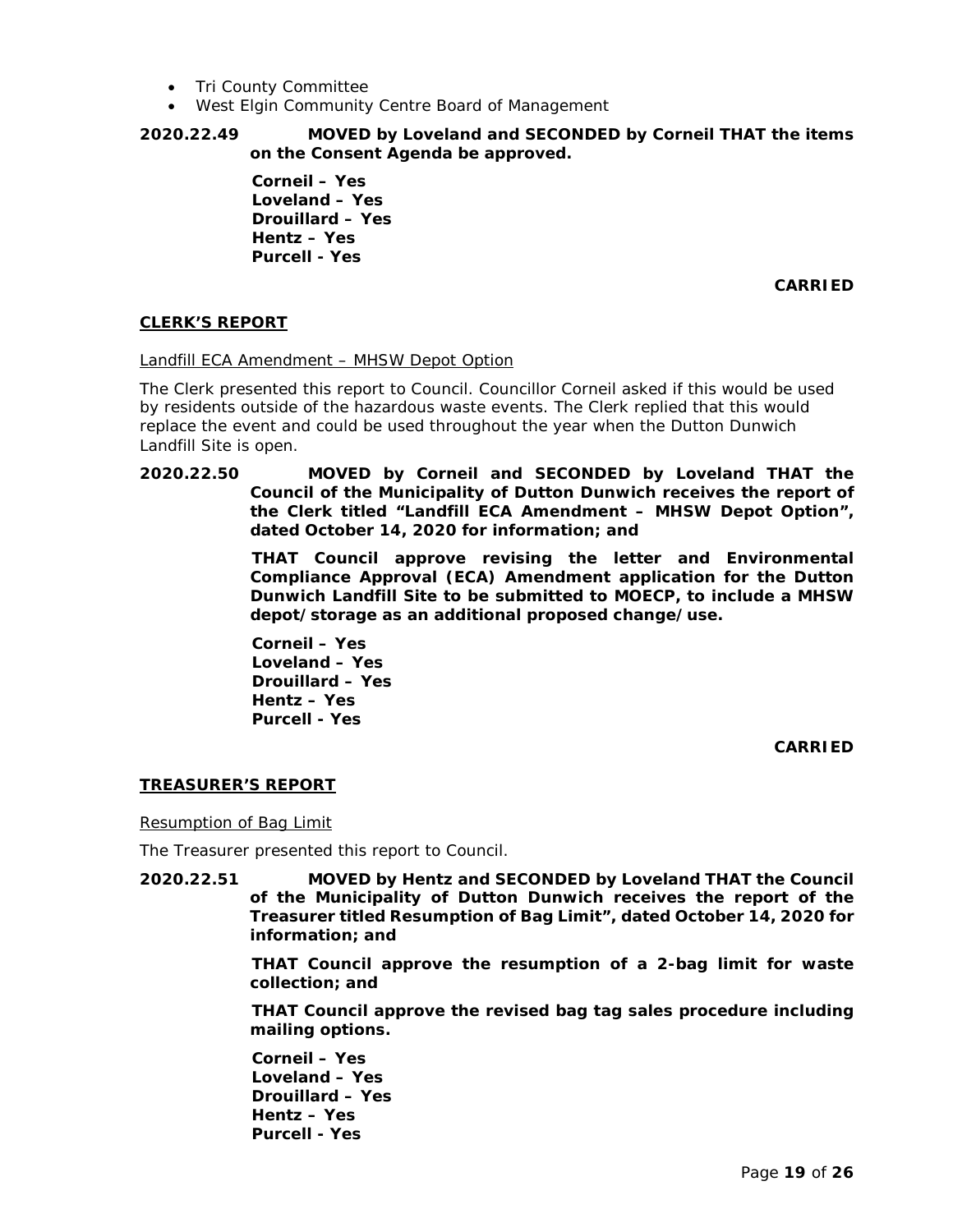Request to Debenture Drainage Assessments

The Treasurer presented this report to Council.

**2020.22.52 MOVED by Corneil and SECONDED by Drouillard THAT the Council of the Municipality of Dutton Dunwich receives the report of the Treasurer titled "Request to Debenture Drainage Assessments", dated October 14, 2020 for information; and**

> **THAT Council decides not to reinstate the practice of issuing drainage debentures.**

**Corneil – Yes Loveland – Yes Drouillard – Yes Hentz – Yes Purcell - Yes**

**CARRIED**

### OPP Annual Billing 2021

The Treasurer presented this report to Council.

**2020.22.53 MOVED by Hentz and SECONDED by Loveland THAT the Council of the Municipality of Dutton Dunwich receives the report of the Treasurer titled "OPP Annual Billing 2021", dated October 14, 2020 for information.**

> **Corneil – Yes Loveland – Yes Drouillard – Yes Hentz – Yes Purcell - Yes**

#### **CARRIED**

#### Safe Restart Agreement

The Treasurer presented this report to Council.

**2020.22.54 MOVED by Loveland and SECONDED by Corneil THAT the Council of the Municipality of Dutton Dunwich receives the report of the Treasurer titled "Safe Restart Agreement", dated October 14, 2020 for information.**

> **Corneil – Yes Loveland – Yes Drouillard – Yes Hentz – Yes Purcell - Yes**

> > **CARRIED**

## 2019 Financial Information Return (FIR) Update

The Treasurer presented this report to Council.

**2020.22.55 MOVED by Loveland and SECONDED by Drouillard THAT the Council of the Municipality of Dutton Dunwich receives the report of the Treasurer titled "2019 Financial Information Return (FIR) Update", dated October 14, 2020 for information; and**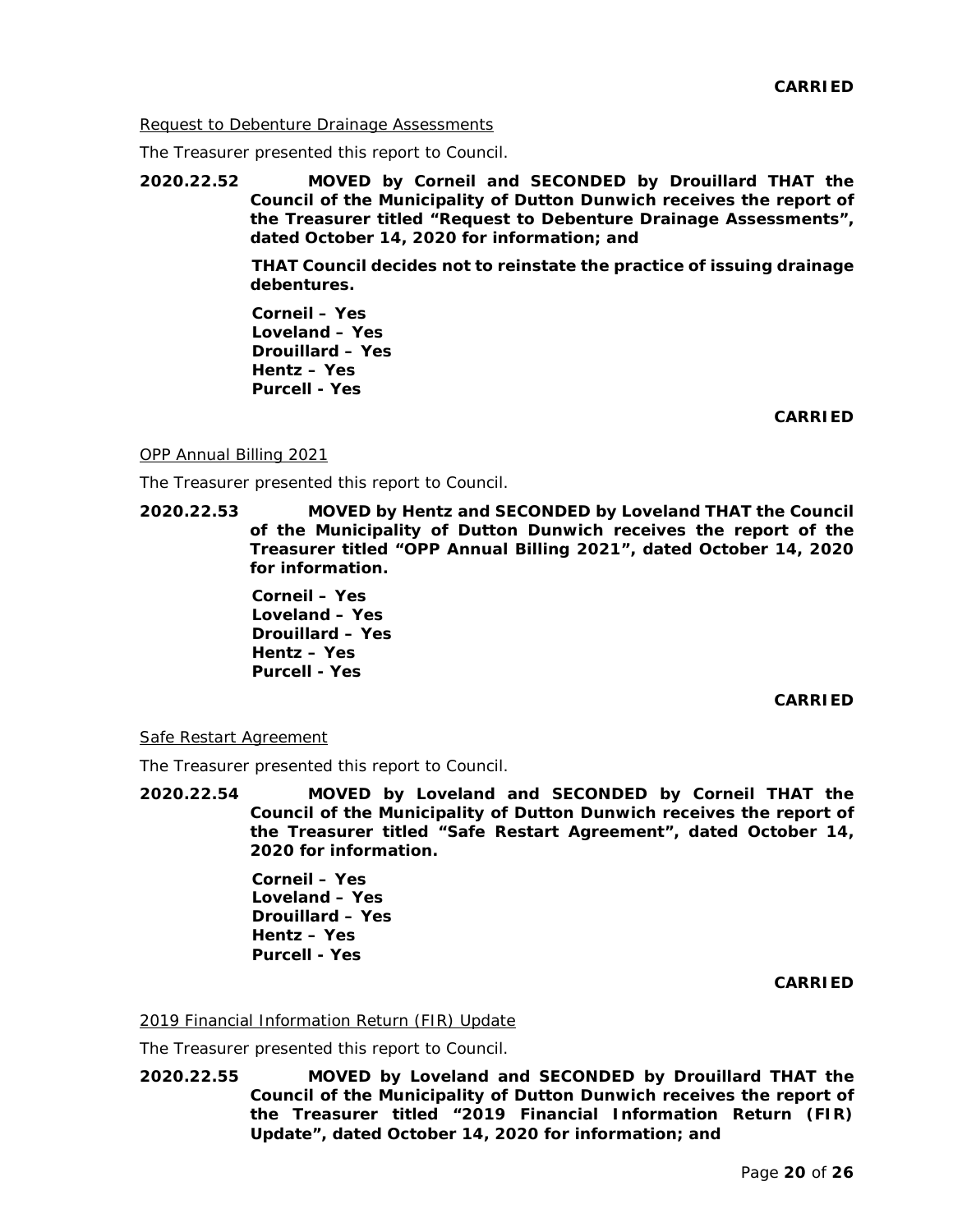**THAT Council acknowledge and approve the submission of the 2019 Financial Information Return.**

**Corneil – Yes Loveland – Yes Drouillard – Yes Hentz – Yes Purcell - Yes**

**CARRIED**

RFP Results Iona Playground Equipment

The Treasurer presented this report to Council.

**2020.22.56 MOVED by Loveland and SECONDED by Drouillard THAT the Council of the Municipality of Dutton Dunwich receives the report of the Treasurer titled "RFP Results Iona Playground Equipment", dated October 14, 2020 for information; and**

> **THAT Council authorizes the Iona Park Committee to evaluate the proposals based on criteria including price, construction schedule and design; and**

> **THAT Council authorize the Iona Park Committee to award the contract to the successful vendor.**

**Corneil – Yes Loveland – Yes Drouillard – Yes Hentz – Yes Purcell - Yes**

**CARRIED**

#### **UNFINISHED BUSINESS**

COVID-19 Pandemic

**2020.22.57 MOVED by Corneil and SECONDED by Hentz THAT the Council of the Municipality of Dutton Dunwich receives the following Municipal Emergency Control Group (MECG) meeting minutes for the COVID-19 Pandemic, for information:**

**MECG Meeting #21 held on October 8, 2020**

**Corneil – Yes Loveland – Yes Drouillard – Yes Hentz – Yes Purcell - Yes**

**CARRIED**

### Iona Park

Council directed staff to advise Mr. Igras of the actions from Council tonight regarding the Iona Playground and to thank him for his suggestions on communication.

#### **NEW BUSINESS**

None.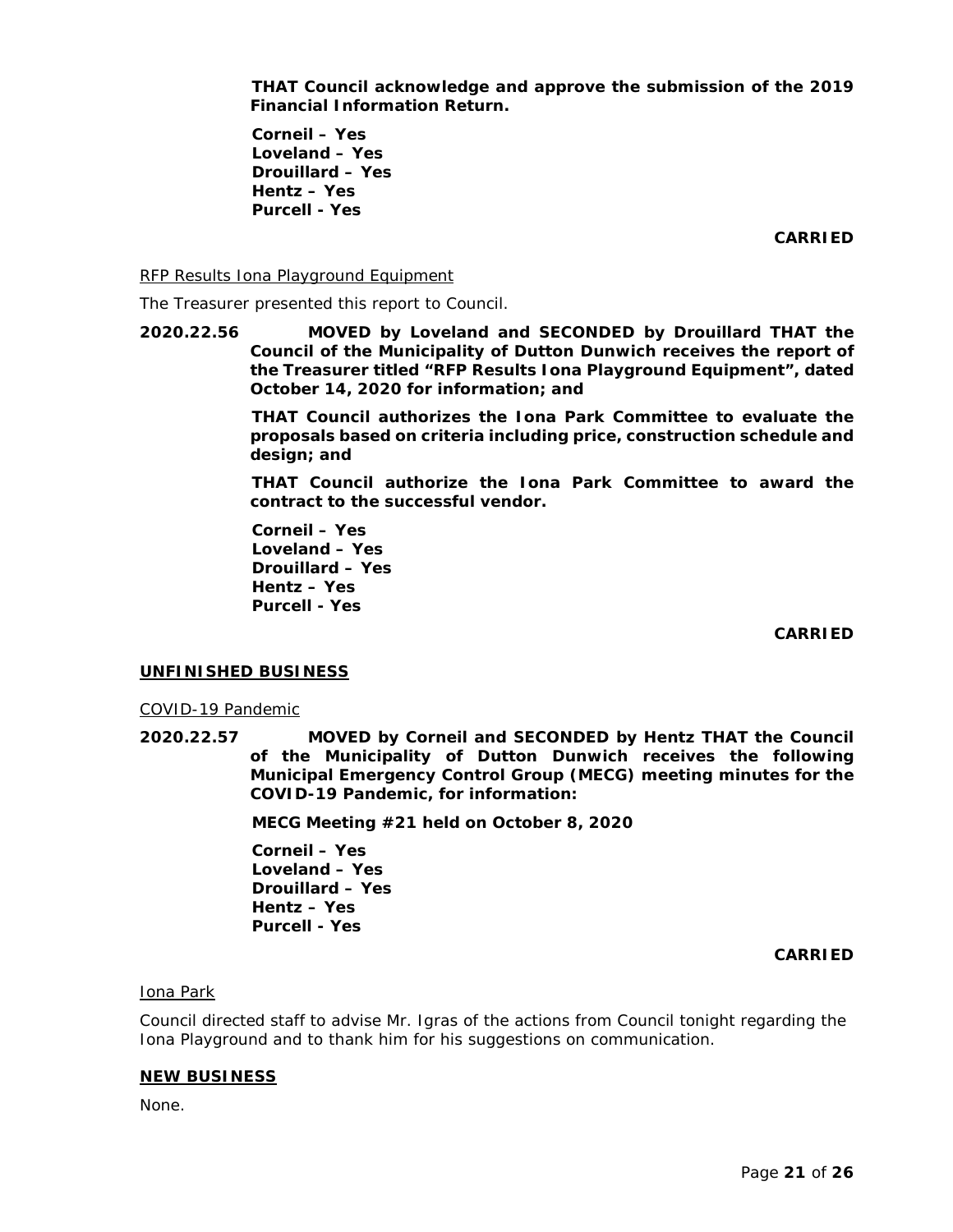## **ANNOUNCEMENTS**

None.

## **CLOSED SESSION**

- **2020.22.58 MOVED by Loveland and SECONDED by Hentz THAT the Council for the Municipality of Dutton Dunwich now moves into a session of the meeting that shall be closed to the public at 8:05 pm, in accordance with Section 239 (2) of the Municipal Act, S.O. 2001, c.25 for discussion of the following matters:**
	- a) **Personal matter about an identifiable individual – s. 239(2)(b) of the Municipal Act**
	- b) **Personal matter about an identifiable individual – s. 239(2)(b) of the Municipal Act**
	- c) **Personal matter about an identifiable individual – s. 239(2)(b) of the Municipal Act**
	- d) **Security of the property of the municipality – s. 239(2)(a) of the Municipal Act**
	- e) **Litigation or potential litigation, including matters before administrative tribunals, affecting the municipality – s. 239(2)(e) of the Municipal Act**

**Corneil – Yes Loveland – Yes Drouillard – Yes Hentz – Yes Purcell - Yes**

## **CARRIED**

**2020.22.59 MOVED by Purcell and SECONDED by Drouillard THAT the Council for the Municipality of Dutton Dunwich hereby comes out of the closed session of the meeting at 8:59 p.m., and the regular meeting reconvenes.**

> **Corneil – Yes Loveland – Yes Drouillard – Yes Hentz – Yes Purcell - Yes**

#### **CARRIED**

## **RISE AND REPORT - OPEN**

**2020.22.60 MOVED by Loveland and SECONDED by Hentz THAT the Council of the Municipality of Dutton Dunwich adopts the confidential resolution CL 2020-19 moved in the closed session.**

> **Corneil – Yes Loveland – Yes Drouillard – Yes Hentz – Yes Purcell - Yes**

#### **CARRIED**

#### a) Personal matter about an identifiable individual

**2020.22.61 MOVED by Drouillard and SECONDED by Loveland THAT regarding closed session item a) personal matter about an**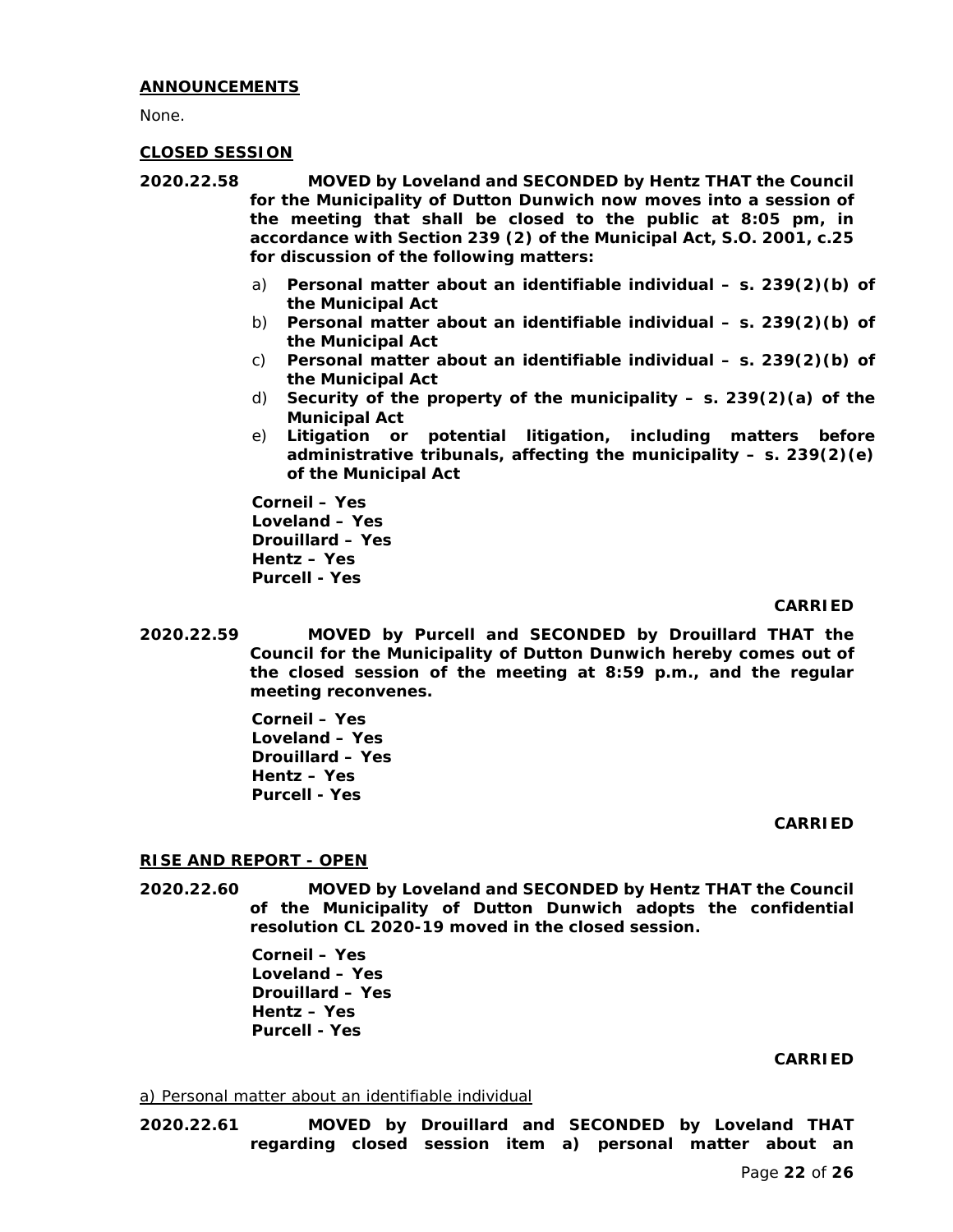**identifiable individual – s. 239(2)(b) of the Municipal Act, that staff proceed as directed by Council.**

**Corneil – Yes Loveland – Yes Drouillard – Yes Hentz – Yes Purcell - Yes**

**CARRIED**

### b) Personal matter about an identifiable individual

**2020.22.62 MOVED by Corneil and SECONDED by Loveland THAT regarding closed session item b) personal matter about an identifiable individual – s. 239(2)(b) of the Municipal Act, that staff proceed as directed by Council.**

> **Corneil – Yes Loveland – Yes Drouillard – Yes Hentz – Yes Purcell - Yes**

#### **CARRIED**

#### c) Personal matter about an identifiable individual

**2020.22.63 MOVED by Hentz and SECONDED by Drouillard THAT regarding closed session item c) personal matter about an identifiable individual – s. 239(2)(b) of the Municipal Act, that staff proceed as directed by Council.**

> **Corneil – Yes Loveland – Yes Drouillard – Yes Hentz – Yes Purcell - Yes**

> > **CARRIED**

#### d) Security of the property of the municipality

**2020.22.64 MOVED by Hentz and SECONDED by Loveland THAT regarding closed session item d) security of property of the municipality – s. 239(2)(a) of the Municipal Act, that staff proceed as directed by Council.**

> **Corneil – Yes Loveland – Yes Drouillard – Yes Hentz – Yes Purcell - Yes**

#### **CARRIED**

e) Litigation or potential litigation, including matters before administrative tribunals, affecting the municipality

**2020.22.65 MOVED by Drouillard and SECONDED by Hentz THAT regarding closed session item e) litigation or potential litigation, including matters before administrative tribunals, affecting the municipality –**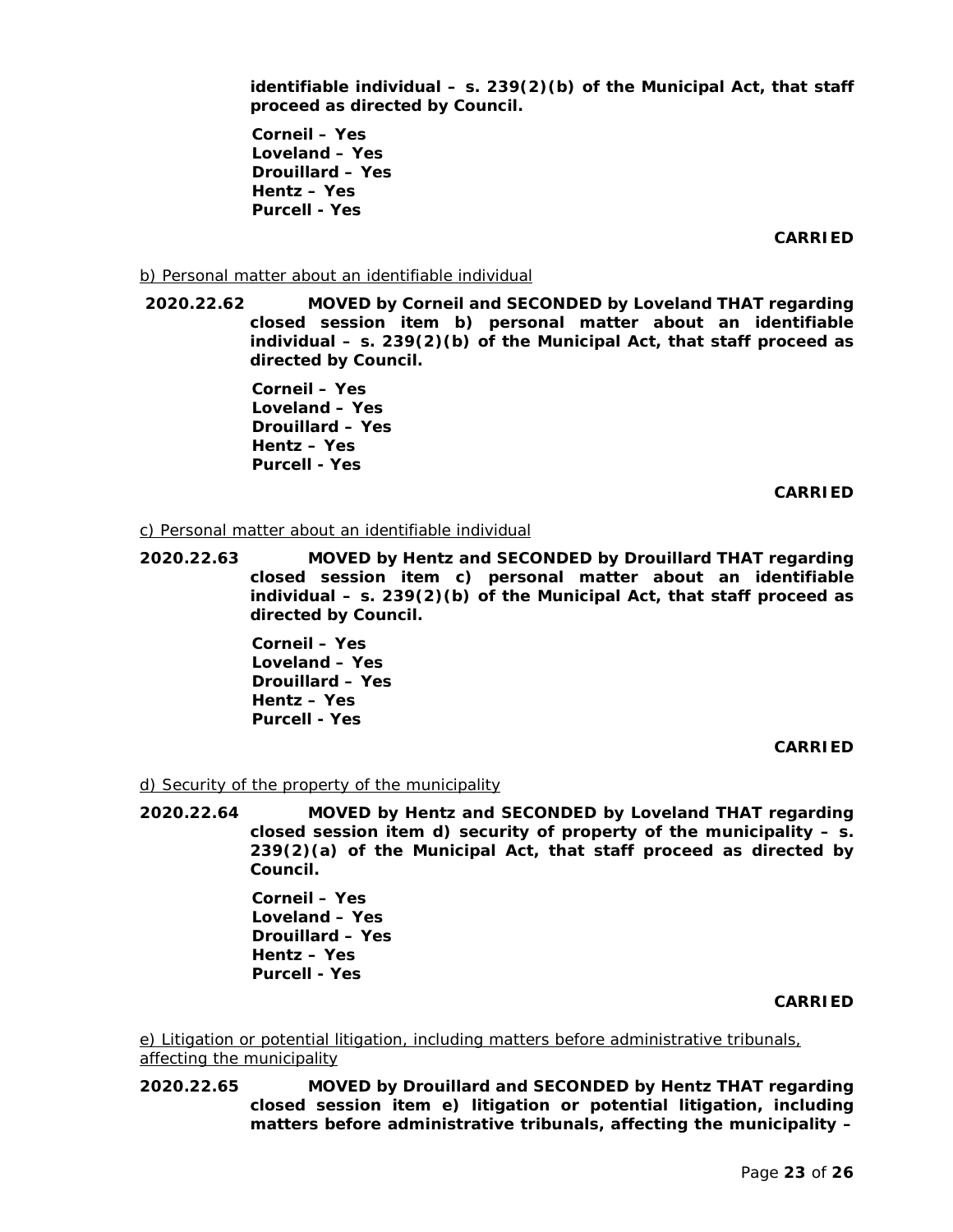**s. 239(2)(e) of the Municipal Act, that staff proceed as directed by Council.**

**Corneil – Yes Loveland – Yes Drouillard – Yes Hentz – Yes Purcell - Yes**

#### **CARRIED**

#### **PROPOSED BY-LAWS**

**2020.22.66 MOVED by Hentz and SECONDED by Loveland THAT By-Law #2020-54, being a by-law to borrow on the credit of the Corporation in the amount of \$128,500.00 for the improvement of the A.D. McFarlane Drain be read a third time and passed.** 

> **Corneil – Yes Loveland – Yes Drouillard – Yes Hentz – Yes Purcell - Yes**

#### **CARRIED**

**2020.22.67 MOVED by Hentz and SECONDED by Drouillard THAT By-Law #2020-55, being a by-law to borrow on the credit of the Corporation in the amount of \$312,500.00 for the construction and improvement of the Cameron-Graham Drain South be read a third time and passed.**

> **Corneil – Yes Loveland – Yes Drouillard – Yes Hentz – Yes Purcell - Yes**

#### **CARRIED**

**2020.22.68 MOVED by Loveland and SECONDED by Corneil THAT By-Law #2020-56, being a by-law to borrow on the credit of the Corporation in the amount of \$23,700.00 for the improvement of the Keith Drain be read a third time and passed.**

> **Corneil – Yes Loveland – Yes Drouillard – Yes Hentz – Yes Purcell - Yes**

#### **CARRIED**

**2020.22.69 MOVED by Corneil and SECONDED by Loveland THAT By-Law #2020-57, being a by-law to borrow on the credit of the Corporation in the amount of \$48,000.00 for the improvement of the C. McCallum Drain be read a third time and passed.**

> **Corneil – Yes Loveland – Yes Drouillard – Yes Hentz – Yes Purcell - Yes**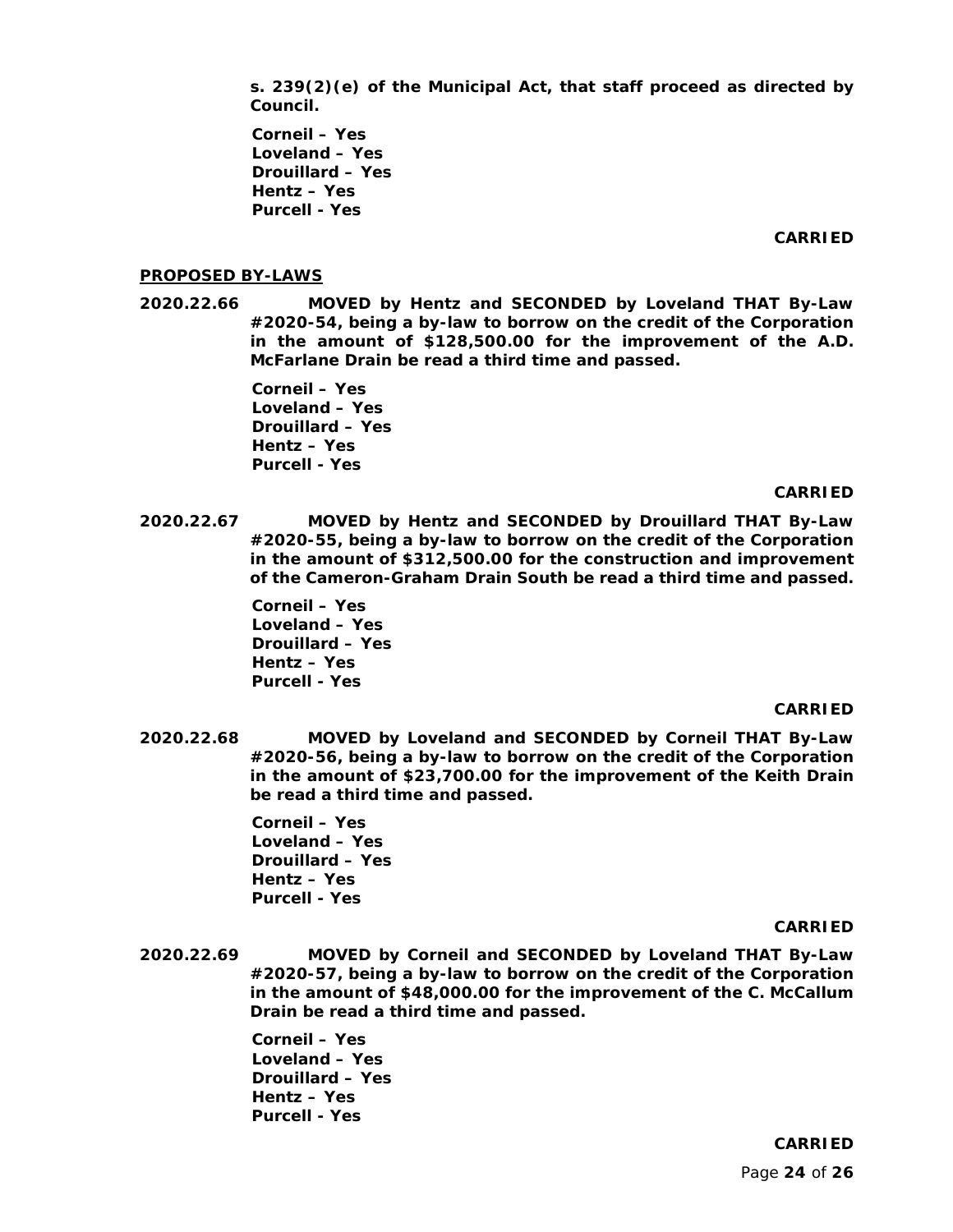**2020.22.70 MOVED by Drouillard and SECONDED by Hentz THAT By-Law #2020-58, being a by-law to borrow on the credit of the Corporation in the amount of \$90,000.00 for the construction of the Hamilton Drain be read a third time and passed.**

> **Corneil – Yes Loveland – Yes Drouillard – Yes Hentz – Yes Purcell - Yes**

#### **CARRIED**

**2020.22.71 MOVED by Hentz and SECONDED by Corneil THAT By-Law #2020-70, being a by-law to amend by-law #2004-24 as it effects a parcel of land situated in Concession 4, Part Lot 14, municipally known as 29913 Chalmers Line, filed by Pioneer Hay Sales Ltd., be read a first, second and third time and passed.**

> **Corneil – Yes Loveland – Yes Drouillard – Yes Hentz – Yes Purcell - Yes**

#### **CARRIED**

**2020.22.72 MOVED by Hentz and SECONDED by Loveland THAT By-Law #2020-71, being a by-law to authorize a hold harmless and indemnity agreement for winter maintenance in the Highland Estates Subdivision between the Corporation of the Municipality of Dutton Dunwich and Amjen Realty Inc., be read a first, second and third time and passed.**

> **Corneil – Yes Loveland – Yes Drouillard – Yes Hentz – Yes Purcell - Yes**

#### **CARRIED**

**2020.22.73 MOVED by Drouillard and SECONDED by Hentz THAT By-Law #2020-72, being a by-law to govern the proceedings of the Council of the Municipality of Dutton Dunwich, and of its Committees and the conduct of its members, be read a first, second and third time and passed.**

> **Corneil – Yes Loveland – Yes Drouillard – Yes Hentz – Yes Purcell - Yes**

#### **CARRIED**

**2020.22.74 MOVED by Hentz and SECONDED by Corneil THAT By-Law #2020-73, being a by-law to confirm the proceedings of the Municipal Council of the Municipality of Dutton Dunwich, be read a first, second and third time and passed.**

> **Corneil – Yes Loveland – Yes**